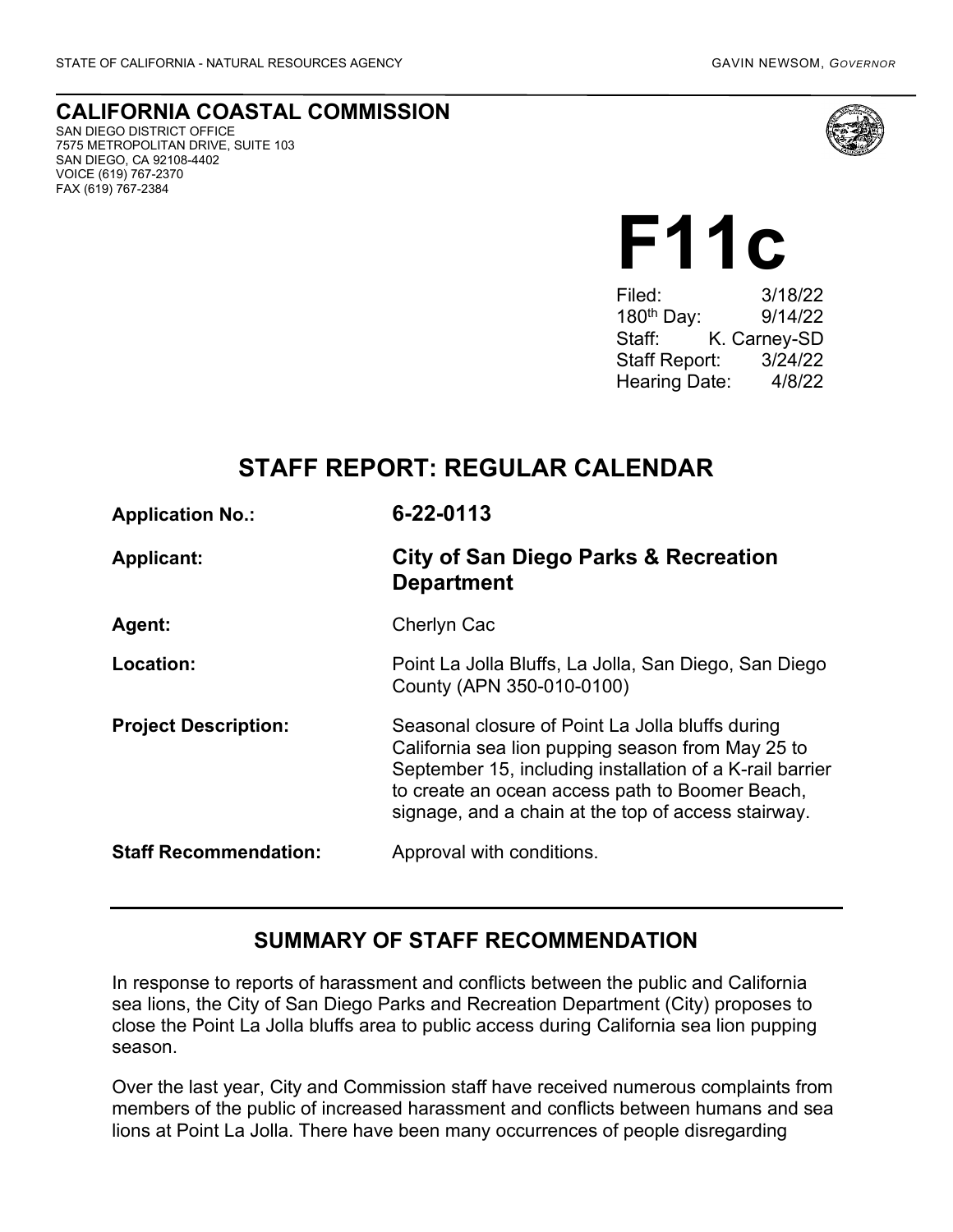distancing guidelines with reports of people attempting to touch the sea lions, take close photographs (i.e., selfies), or act in ways that would likely be considered harassment, despite signage placed by the City indicating that it is illegal under federal law to harass marine mammals. Thus, on August 10, 2021, the City issued an emergency Coastal Development Permit (CDP) for the immediate and temporary closure of Point La Jolla to public access until September 15, 2021. The emergency closure included signage, closure of the wooden access stairway, and monitoring by City Park Rangers. Based on information provided by volunteer docents, the 2021 emergency closure was successful in keeping the public away from the animals and reducing incidents between people and sea lions during the pupping season. The subject application is the follow-up CDP to the City's emergency CDP.

The City proposes to close Point La Jolla to public access from May 25 to September 15. Signage will be installed indicating that the area is closed to the public, a chain will close the wooden access stairway, and two K-rails will be placed on the western end of the closure area to create a path from the top of the bluff/concrete walkway down to Boomer Beach to allow for limited ocean recreation access during the seasonal closure. The public will be allowed to transit through the K-rails between the top of the bluffs to the water to participate in ocean recreation activities, including swimming, bodysurfing and spearfishing, and a "Water Access Only" sign will be installed in front of the ocean access areas. One to two City Park Rangers will be assigned to monitor the area yearround during peak hours from 10 a.m. to 6 p.m. or 11 a.m. to 7 p.m. depending on the season. Dogs will be prohibited in Point La Jolla year-round.

The primary issues raised by the proposed project relate to Coastal Act requirements to protect marine resources in a manner that will sustain the biological productivity and maintain healthy populations of marine species while maximizing public access and recreation to the coast.

The potential adverse impacts of disturbance to hauled out sea lions are particularly significant during the vulnerable mating and pupping season when sea lions haul out (i.e., exit the water) and remain on the beach and bluffs for longer periods of time to prepare for birth, give birth, nurse their pups, and mate. While the City's proposed closure period generally coincides with the peak sea lion pupping season, based on discussions with experts and review of scientific literature, the Commission's ecologist recommends that the closure begin on May 1 and extend through October 31st to capture the full extent of the sea lion mating and pupping season. This would include time for pregnant females to haul out and prepare for birth, a four-month period for pups to adequately bond with their mothers and develop swimming skills after birth, and a buffer to reduce public safety concerns from aggressive animals during mating season. Therefore, **Special Condition No. 1** requires the City to revise the seasonal closure to extend from May 1 to October 31.

To inform the public of the seasonal closure and the year-round requirements to maintain a safe distance from the sea lions, **Special Condition No. 5** requires the City to submit a final signage plan consistent with the one submitted with this application and that includes signs for posting both during the seasonal closure and outside of the seasonal closure. However, the "Area Closed" signs proposed to be installed during the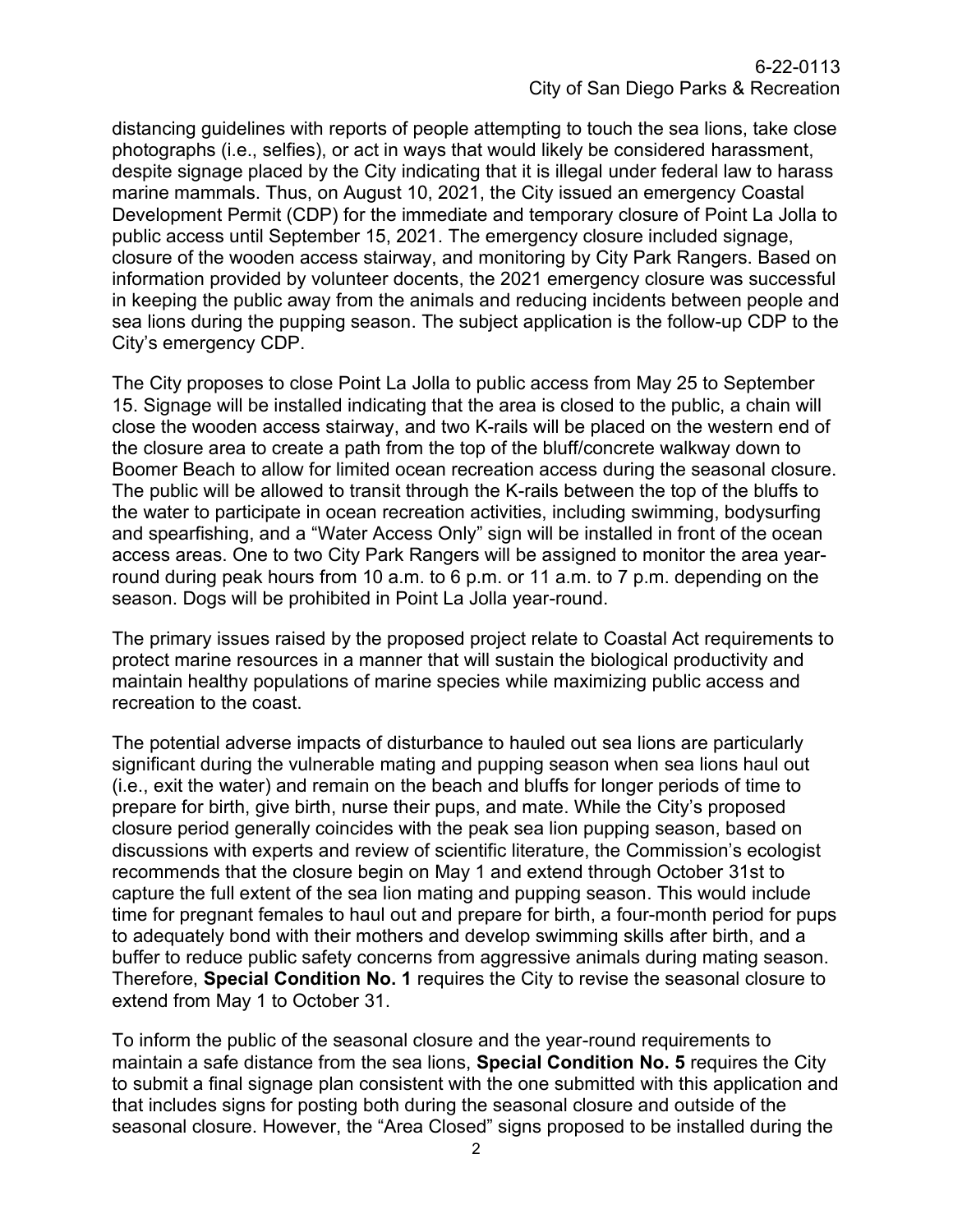seasonal closure shall be revised to add language indicating "Sea Lion Pupping and Mating Season" so that members of the public understand the purpose of the seasonal closure.

To assess the on-going effectiveness of the seasonal closure and determine if any significant changes have occurred **Special Condition No. 3** requires that the City prepare and submit a monitoring plan that assesses a) the level of use by sea lions of the haul out site at Point La Jolla, and b) the effectiveness of the seasonal closure at eliminating harassment of hauled out sea lions. The monitoring reports will be submitted to the Commission by January 1 of each year, at which point the Executive Director will review the results and assess the need for any changes to the seasonal closure length and spatial extent through a CDP amendment.

It is possible that changed circumstances at Point La Jolla may negate the need for perpetual seasonal public access restrictions in the future, such as natural migration of the sea lions to another area. It is also possible that the allowance for ocean access to the water at Boomer Beach may not adequately protect the sea lions. For that reason, **Special Condition No. 2** limits the permit term to seven (7) years and requires the City to apply for an amendment or new coastal development permit to continue authorization of the public access restrictions. Further, a permit term of seven years will generally align with the end of the Commission's approvals for a similar seasonal closure to protect harbor seals from December 15 to May 15 at nearby Children's Pool. By aligning the permit terms of these CDPs, the City and the Commission will have the opportunity to holistically review the issue of marine mammal management in La Jolla.

Based on the outcome of the City's emergency seasonal closure, it is anticipated that the proposed project will effectively eliminate or reduce sea lion harassment during the vulnerable sea lion pupping season. However, it is possible that harassment may begin again once public access restrictions are lifted. Therefore, **Special Condition No. 4** requires the City to submit a long-term management plan for Point La Jolla by November 1, 2022 that includes strategies to reduce harassment outside of the pupping season while maximizing public access.

In implementing the public access policies of the Coastal Act, the Commission must consider the need to regulate the time, place, and manner of public access depending on the facts and circumstances in each case. This is one circumstance where it is appropriate to implement public access restrictions to provide marine resource protection during sea lion pupping and mating season. The City has tried various means of protecting the sea lions without resorting to a seasonal closure, but warning signage alone proved ineffective. The proposed closure will provide a much clearer, more enforceable line between public access restrictions and sea lion protection and is expected to eliminate or significantly reduce the sea lion harassment and disturbance by the public during a vulnerable life stage. The seasonal closure will improve the protection and enhancement of the sea lion population, consistent with Coastal Act Section 30230. During the seasonal closure, the public walkway along the top of the bluff, which provides a unique public area to walk and observe the sea lions and their pups, will remain open to public access. Further, the City's proposal provides a means for the public to transit from the top of the bluffs to the water at Boomer Beach, allowing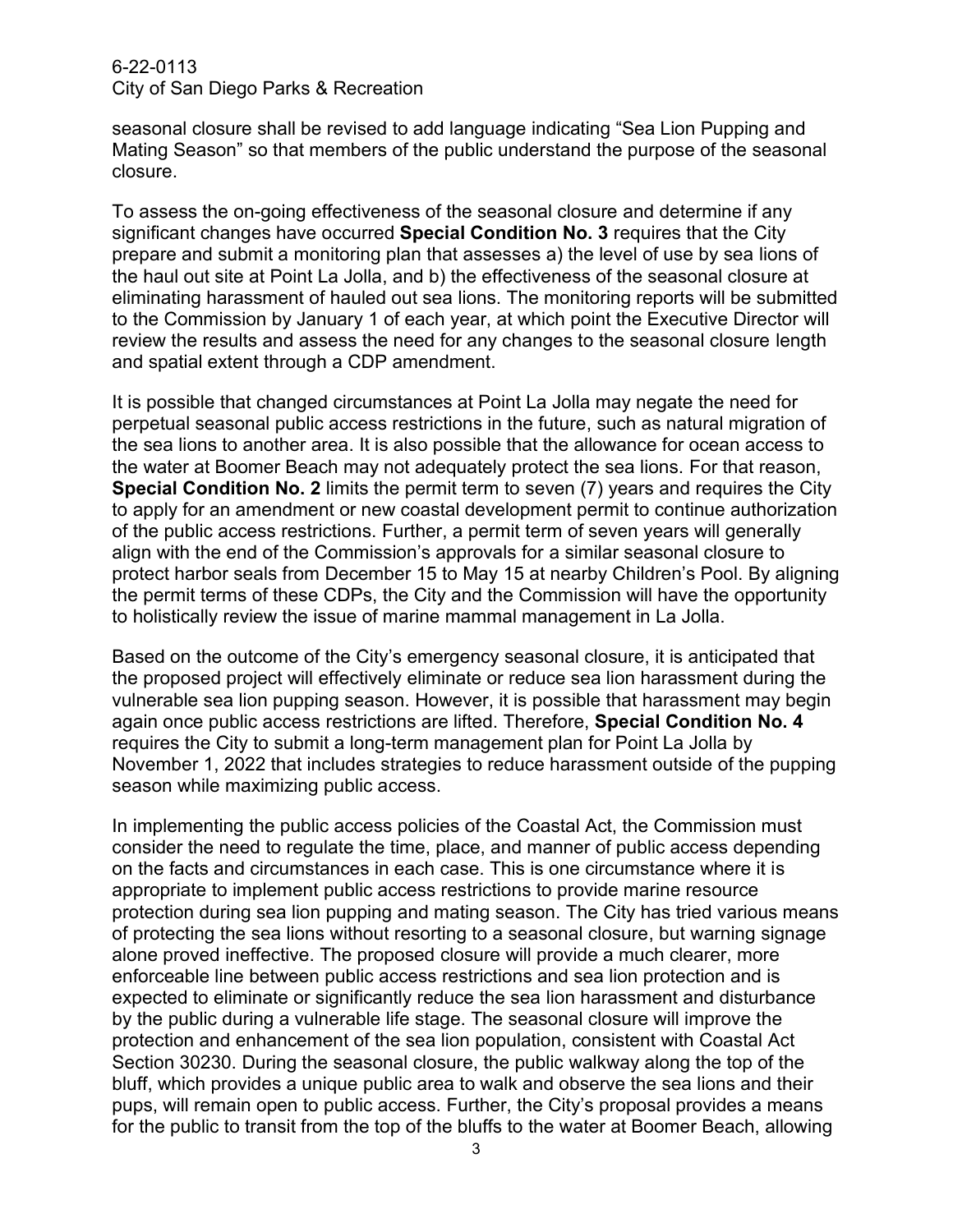for ocean recreation activities (e.g., swimming, bodysurfing, spearfishing) to continue even during the seasonal closure. In the other six non-pupping season months of the year, public use of the bluffs and surrounding waters would be restored.

In late 2021, members of the public reported to Commission staff that unpermitted development has occurred on the subject site, including the construction of a wooden public access stairway at the eastern end of the project site sometime between 1987 and 2002. Although public access to the bluffs is available throughout the project area since there is no fence and people can easily step over the concrete retaining wall, the stairway provides convenient access down to the bluffs. During the seasonal closure, the City proposes to install a chain and sign across this wooden stairway to close access to Point La Jolla. The Commission and the City have no permit history for this stairway. Commission staff recommended that the City address the unpermitted development as part of the subject permit application; however, the City declined to include after-the-fact authorization for this stairway as part of this CDP, but has indicated that they will process a separate CDP in the future. Any CDP issued by the City for the wooden stairway would be appealable to the Commission and, moreover, if it remains unpermitted the Commission's enforcement staff will consider options to address the unpermitted development through a separate enforcement action.

Commission staff recommends that the Commission **APPROVE** coastal development permit application 6-22-0113, as conditioned. The motion is on page 6. The standard of review is Chapter 3 of the Coastal Act.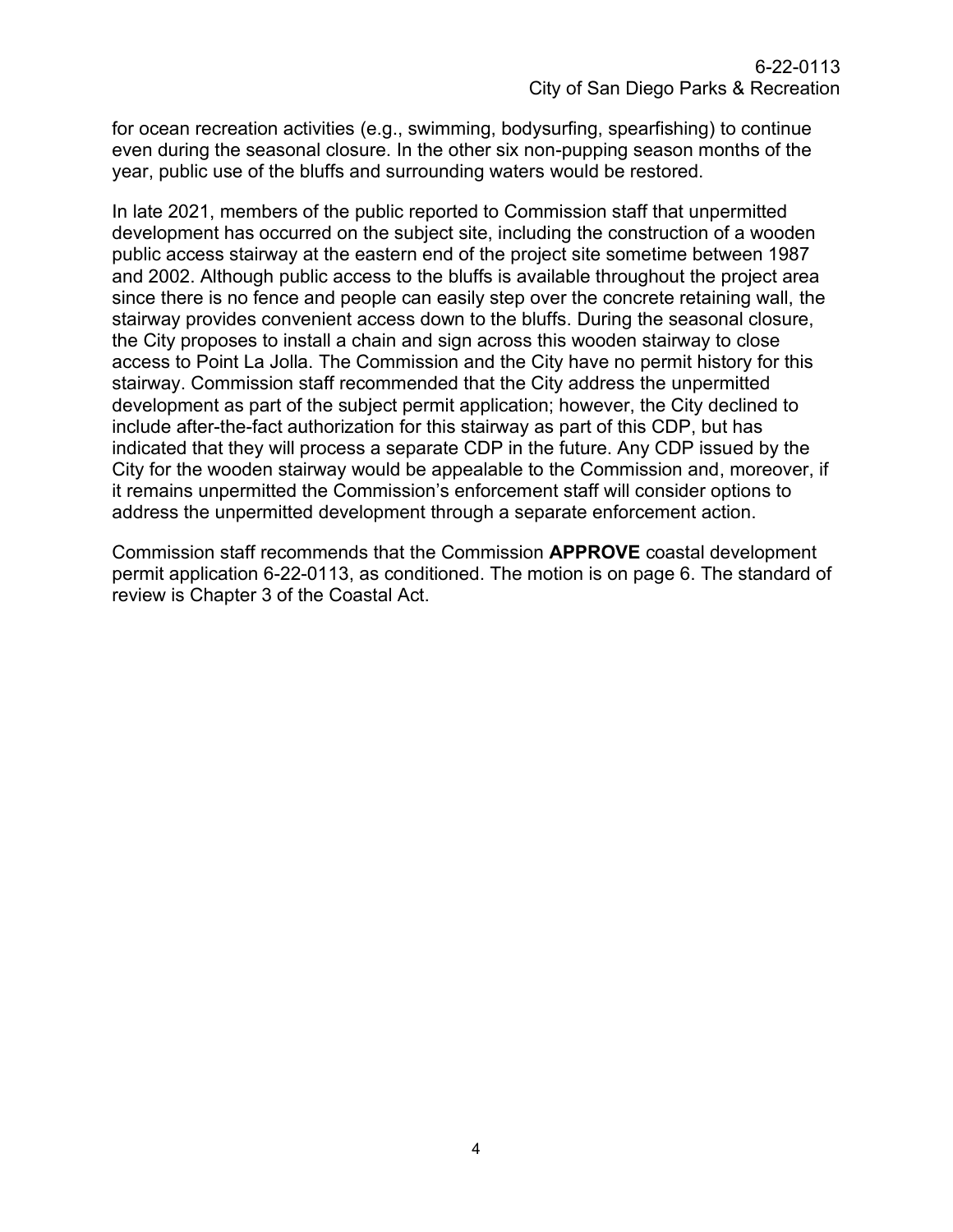# **TABLE OF CONTENTS**

| APPENDIX A - SUBSTANTIVE FILE DOCUMENTS 34 |  |
|--------------------------------------------|--|

## **EXHIBITS**

Exhibit 1 – [Location Map](https://documents.coastal.ca.gov/reports/2022/4/F11c/F11c-4-2022-exhibits.pdf/)

- Exhibit 2 [Project Plans](https://documents.coastal.ca.gov/reports/2022/4/F11c/F11c-4-2022-exhibits.pdf/)
- Exhibit 3 [Jurisdiction Map](https://documents.coastal.ca.gov/reports/2022/4/F11c/F11c-4-2022-exhibits.pdf/)

Exhibit 4 – [City of San Diego Emergency CDP#695848](https://documents.coastal.ca.gov/reports/2022/4/F11c/F11c-4-2022-exhibits.pdf/)

Exhibit 5 – [CCC Staff Ecologist Memorandum](https://documents.coastal.ca.gov/reports/2022/4/F11c/F11c-4-2022-exhibits.pdf/)

Exhibit 6 – [Proposed Signage](https://documents.coastal.ca.gov/reports/2022/4/F11c/F11c-4-2022-exhibits.pdf/) Plan

Exhibit 7 – [Wooden Stairway Historic Photos](https://documents.coastal.ca.gov/reports/2022/4/F11c/F11c-4-2022-exhibits.pdf/)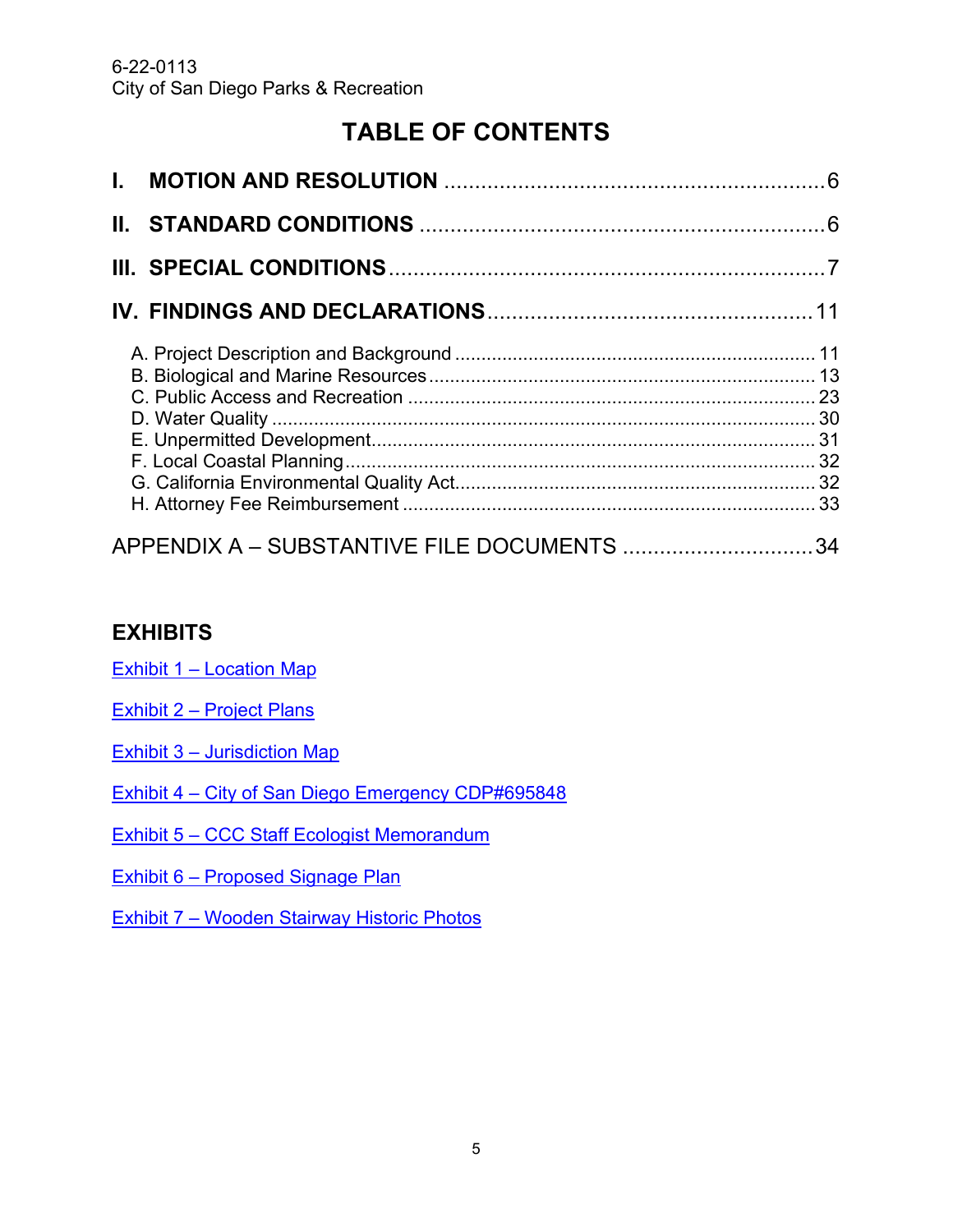# <span id="page-5-0"></span>**I. MOTION AND RESOLUTION**

## **Motion:**

I move that the Commission approve Coastal Development Permit 6-22-0113 pursuant to the staff recommendation.

Staff recommends a **YES** vote on the foregoing motion. Passage of this motion will result in approval of the permit as conditioned and adoption of the following resolution and findings. The motion passes only by affirmative vote of a majority of Commissioners present.

## **Resolution:**

The Commission hereby approves the Coastal Development Permit for the proposed project and adopts the findings set forth below on grounds that the development as conditioned will be in conformity with the policies of Chapter 3 of the Coastal Act. Approval of the permit complies with the California Environmental Quality Act because either 1) feasible mitigation measures and/or alternatives have been incorporated to substantially lessen any significant adverse effects of the development on the environment, or 2) there are no further feasible mitigation measures or alternatives that would substantially lessen any significant adverse impacts of the development on the environment.

# <span id="page-5-1"></span>**II. STANDARD CONDITIONS**

- **1. Notice of Receipt and Acknowledgment**. The permit is not valid and development shall not commence until a copy of the permit, signed by the applicant or authorized agent, acknowledging receipt of the permit and acceptance of the terms and conditions, is returned to the Commission office.
- **2. Expiration**. If development has not commenced, the permit will expire two years from the date on which the Commission voted on the application. Development shall be pursued in a diligent manner and completed in a reasonable period of time. Application for extension of the permit must be made prior to the expiration date.
- **3. Interpretation**. Any questions of intent of interpretation of any condition will be resolved by the Executive Director or the Commission.
- **4. Assignment**. The permit may be assigned to any qualified person, provided assignee files with the Commission an affidavit accepting all terms and conditions of the permit.
- **5. Terms and Conditions Run with the Land**. These terms and conditions shall be perpetual, and it is the intention of the Commission and the applicant to bind all future owners and possessors of the subject property to the terms and conditions.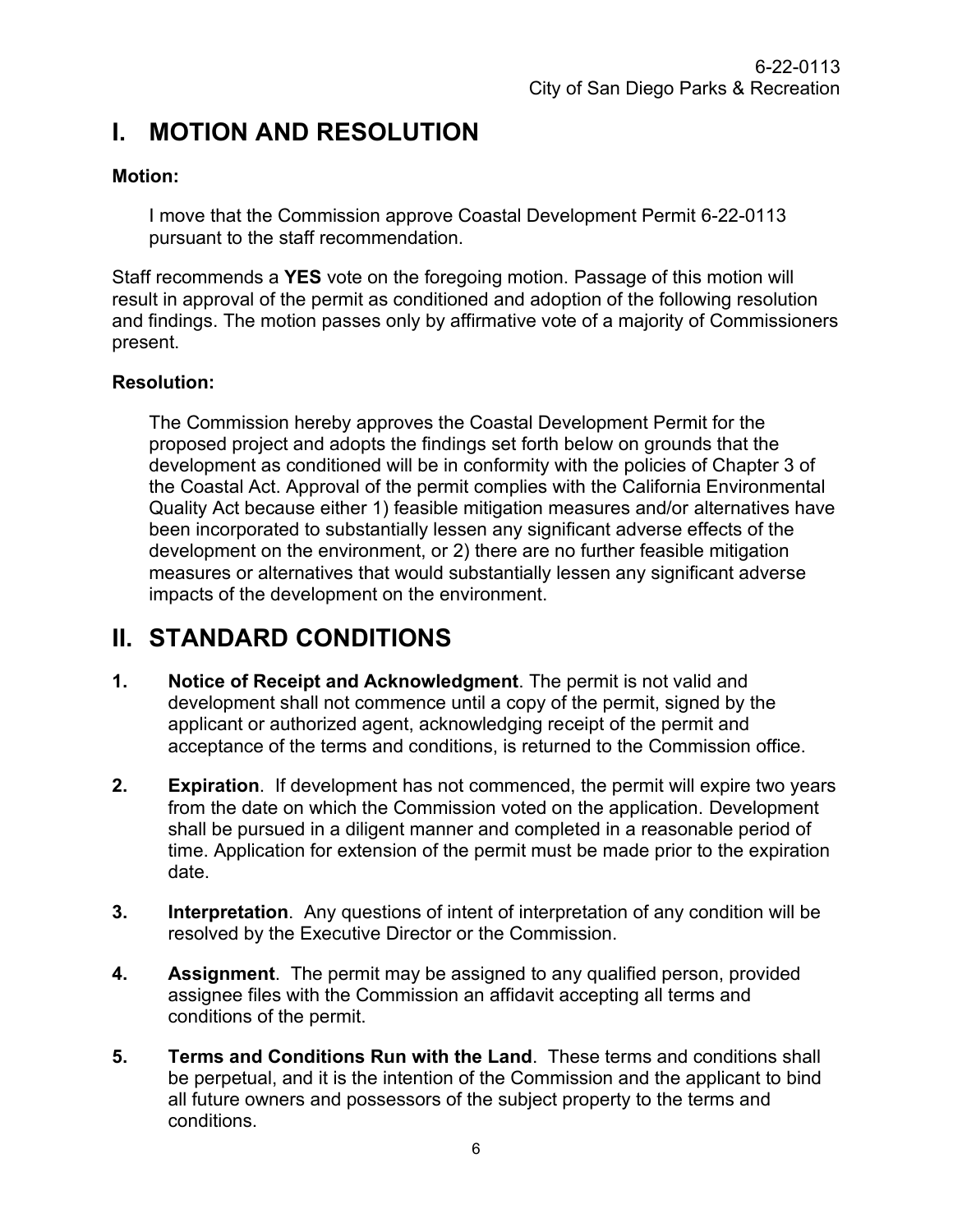# <span id="page-6-0"></span>**III. SPECIAL CONDITIONS**

## **1. Revised Final Plans.**

PRIOR TO ISSUANCE OF THE COASTAL DEVELOPMENT PERMIT, the applicant shall submit, for the review and written approval of the Executive Director, final site plans for the proposed development. Said plans shall be in substantial conformance with the plans submitted by the City of San Diego on March 18, 2022, except that they shall be revised to reflect the following:

(a) The seasonal closure shall extend from May 1 through October 31 of each year.

The permittee shall undertake development in conformance with the approved final plans unless the Commission amends this permit or the Executive Director provides a written determination that no amendment is legally required for any proposed minor deviations.

## **2. Permit Term.**

- (a) This coastal development permit authorizes development on a temporary basis only. The development is authorized for a period of seven (7) years, commencing upon the date of Commission approval of Coastal Development Permit No. 6-21- 0113, after which time the authorization for continuation or retention of any development approved as part of this permit shall cease. After the authorization for the development expires, the retention of seasonal closure and associated development at Point La Jolla will require the issuance of a new coastal development permit or an amendment to this coastal development permit.
- **(b)** If the permittee wishes to retain the project beyond the seven-year term for which this permit provides authority and to maintain the seasonal closure, then no later than six months prior to the end of that seven-year term, the permittee shall submit a complete coastal development permit amendment application for the reauthorization of the seasonal closure. The amendment application shall, at a minimum, include the results of the required monitoring reports in order to evaluate the effectiveness and impacts of the project; address changed circumstances and unanticipated impacts; consider modifications to the boundaries and timing of the closure; and consider measures necessary to minimize any adverse impacts to coastal resources or public access resulting from the continuation of the seasonal closure. Failure to either (1) obtain a permit amendment authorizing the permittee to retain the development for an additional term or (2) remove the project shall constitute a violation of the terms and conditions of this Coastal Development Permit. The Executive Director may grant the permittee additional time to file the application for good cause. If the permittee does not obtain a coastal development permit or amendment from the California Coastal Commission to continue implementation of seasonal closure and installation of associated development at Point La Jolla prior to the date that authorization for the development expires, the City shall cease implementation of the seasonal closure.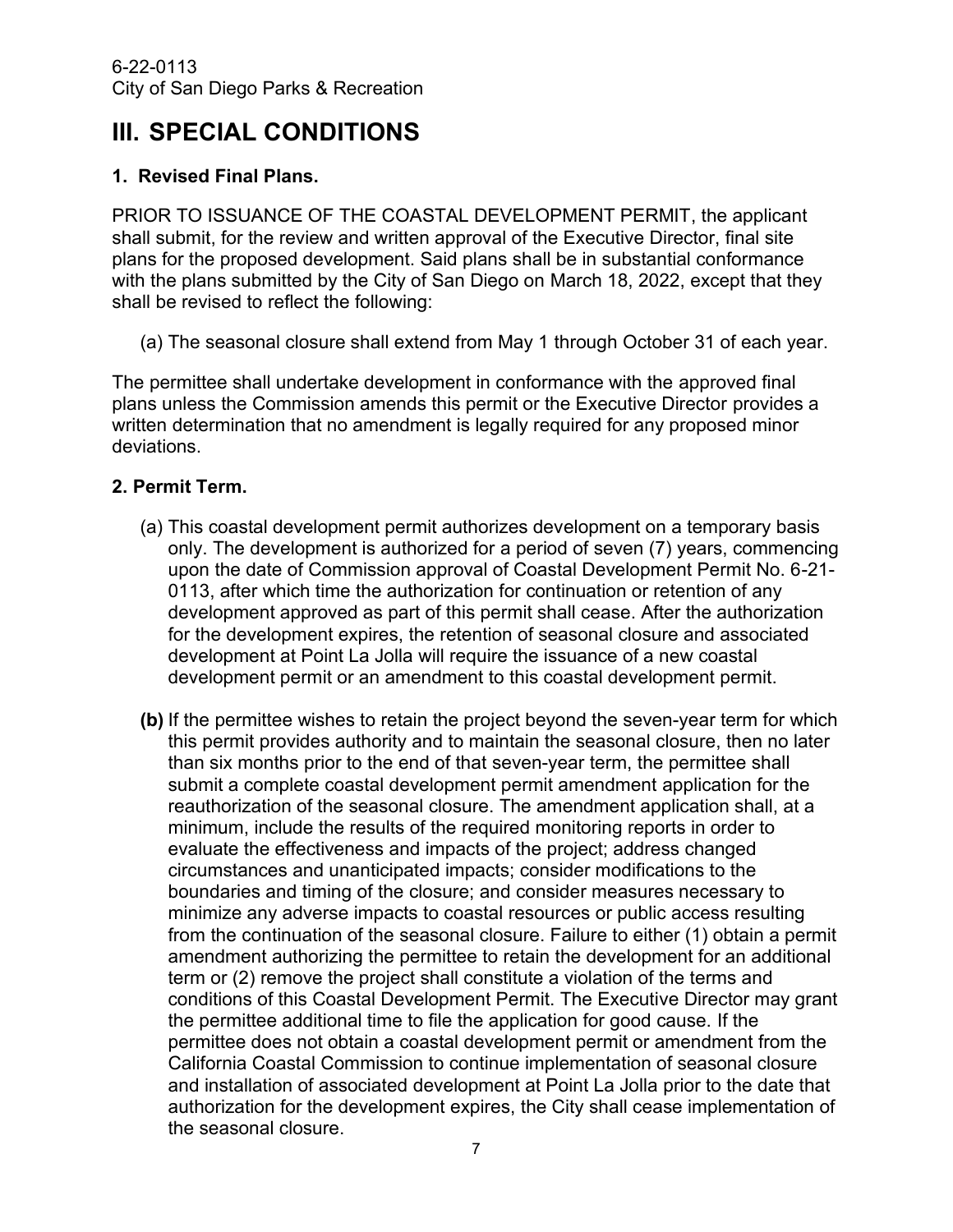**(c)** All development must occur in strict compliance with the proposal as set forth in the application for permit, subject to any special conditions, unless the Commission amends this permit or the Executive Director provides a written determination that no amendment is legally required for any proposed minor deviations.

## **3. Monitoring Plan.**

(a) PRIOR TO ISSUANCE OF THE COASTAL DEVELOPMENT PERMIT, the applicant shall submit, for the review and written approval of the Executive Director, a Monitoring Plan for the management and monitoring of the seasonal closure at Point La Jolla. The plan shall include, but not be limited to, the following criteria:

(i) A physical description and exhibit delineating the precise location of the public access restrictions and associated signage at Point La Jolla;

(ii) A discussion of the goals and objectives of the plan, which shall include the method by which the applicant will assess the level of use (frequency and spatial extent) by sea lions of the haul out site at Point La Jolla and Boomer Beach throughout the year and the method of determining the effectiveness of the seasonal beach closure at minimizing harassment of hauled out sea lions with both methods employing, at a minimum, the procedures described in section 3 and 4, below, of this special condition;

(iii) Upon implementation of the seasonal closure, a qualified biologist, environmental resources specialist, park ranger, lifeguard, and/or City-trained volunteer shall record the number of sea lions hauled out at Point La Jolla within the closure area, the number of sea lions hauled out within the "ocean recreation accessway" and Boomer Beach, the number of people present on the bluffs, the number of people present on the concrete walkway at the top of the bluffs, the number of people transiting the "ocean recreation accessway," the number of harassment instances, the number of citations and warnings issued, the outcomes of issued citations and warnings if available, the tide, the weather (including water and air temperature), and the date, at least 16 days per month and specifically including at least two Saturdays and two Sundays each month, and Memorial Day, July 4th, and Labor Day. Monitoring shall be conducted a minimum of 16 days per month and measurements shall be recorded a minimum of 3 times per day, to include 10 AM, 1 PM, and 4 PM;

(iv) Provisions for taking measurements of the number of harassment instances, including what activities would qualify as harassment consistent with relevant regulatory definitions of harassment (e.g. sea lions flushing into water) under the under the Marine Mammal Protection Act (16 U.S.C. 1362(18)(A); 50 C.F.R., § 18.3).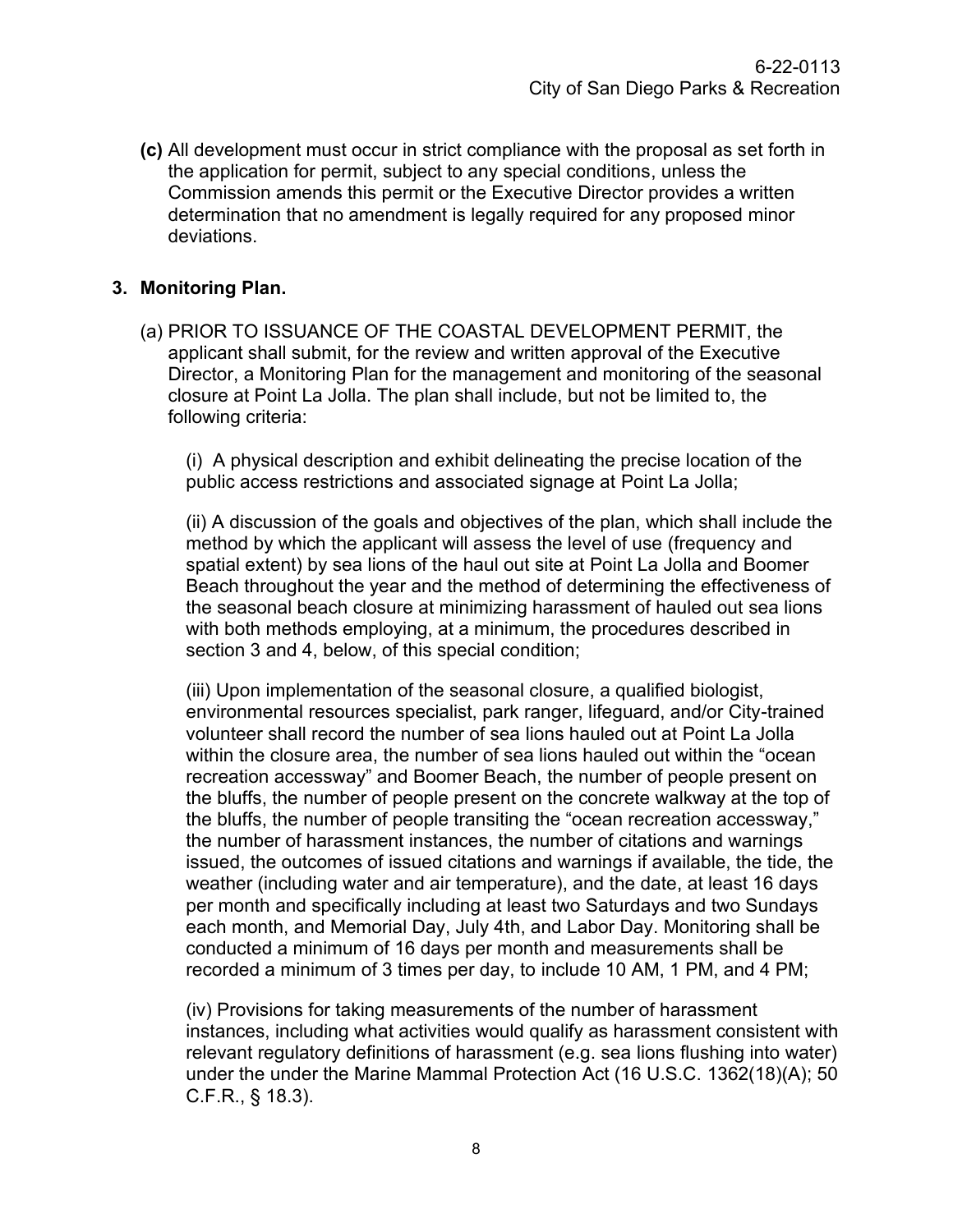(b) The City shall submit, for the review and written approval of the Executive Director, on an annual basis and by January 1 of each year, a written monitoring report from a qualified biologist or other qualified experts, as necessary to comply with the requirements of the monitoring report. Each monitoring report shall contain the following:

(i) All records of measurements, analyses and conclusions created in conformance with the approved Monitoring Plan;

(ii) Recommendations for repair, maintenance, modifications, or other work to the development; and

(iii) Photographs taken from pre-designated sites (annotated to a copy of the site plans) indicating the condition, performance, and effectiveness of the seasonal beach closure and associated signage.

If a monitoring report contains recommendations for repair, maintenance, modifications, or other work, the permittee shall contact the San Diego Coastal Commission Office to determine whether such work requires an amendment or new coastal development permit.

- (c) The City shall submit, for the review and written approval of the Executive Director, by August 1, 2022, an interim update that includes all raw monitoring data collected thus far during the seasonal closure per subsection (a)(iii) above.
- (d) If, based on the required monitoring report and/or first-year interim data update, the Executive Director determines that the seasonal closure is not significantly reducing conflicts between humans and sea lions and harassment incidents continue, such as due to the ocean recreation accessway to Boomer Beach, the Permittee shall apply for a coastal development permit or amendment within three months of the Executive Director's determination to evaluate and remedy any impacts.
- (e) The permittee shall undertake development in accordance with the approved final Monitoring Plan. No changes to the approved final Monitoring Plan shall occur without a Commission amendment to this coastal development permit unless the Executive Director determines that no amendment is legally required for any proposed minor deviations.

## **4. Long-Term Management Plan.**

Prior to November 1, 2022, the applicant shall submit to the Executive Director for review and written approval a Long-Term Management Plan for managing public access and marine mammal interaction at the project site. The Long-Term Management Plan shall be prepared in consultation with a qualified biologist or marine mammal expert, as well as appropriate state and federal agencies (i.e., NOAA). The plan shall include measures for the long-term management of Point La Jolla, including outside of the seasonal closure time period, and shall consider strategies to improve the enforcement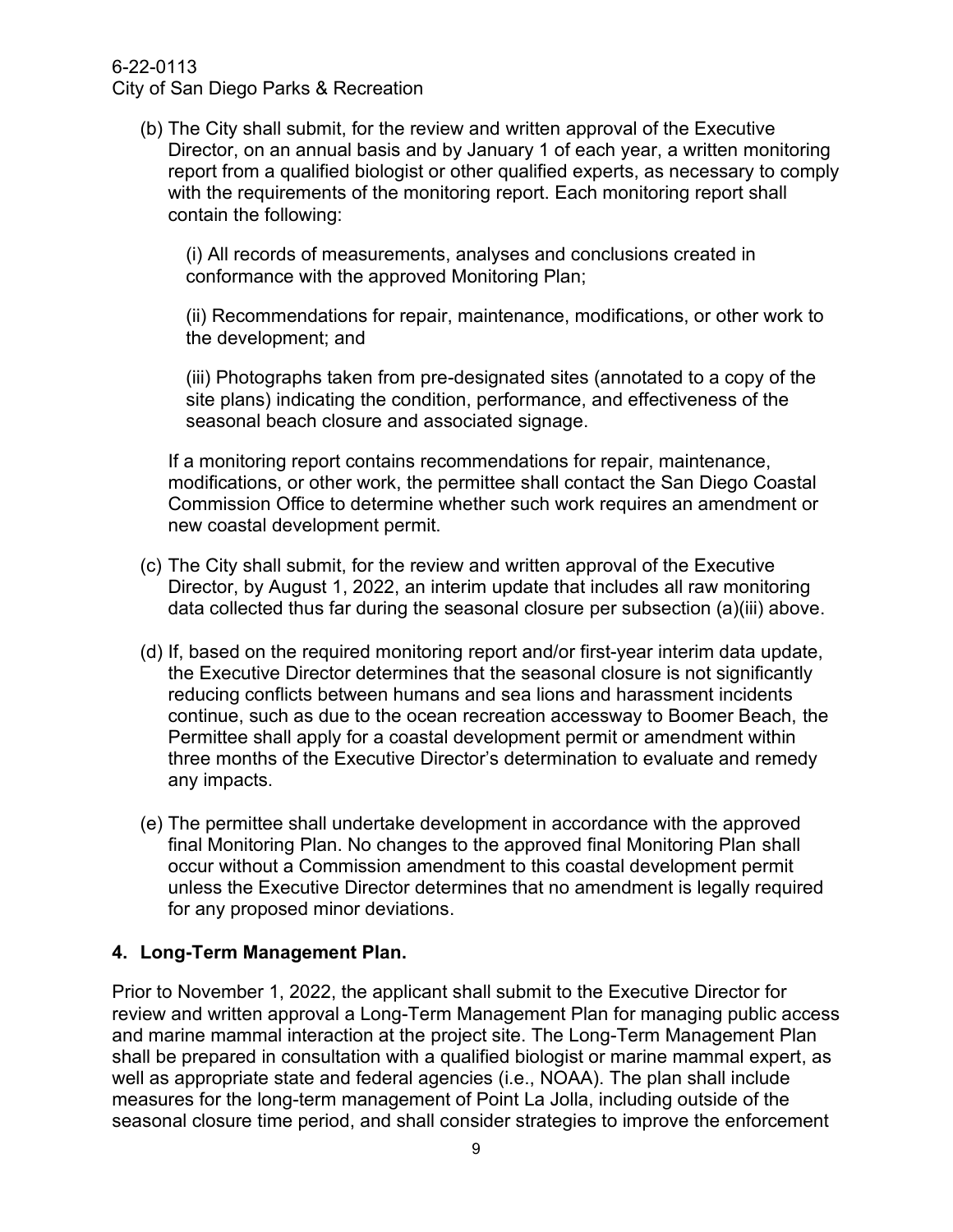capabilities of City Park Rangers and engineering solutions, such as installing a fence/railing along the project area.

## **5. Revised Sign Program.**

PRIOR TO THE ISSUANCE OF THE COASTAL DEVELOPMENT PERMIT, the applicant shall submit to the Executive Director for review and written approval, a final comprehensive sign program in substantial conformance with the plans submitted by the applicant with on March 18, 2022 and as shown in Exhibit 7 except that the program shall be revised to reflect the following:

(a) The "Area Closed" signs to be installed during the seasonal closure shall be revised to add that the closure is for "Sea Lion Pupping and Mating Season."

The applicant shall undertake the development in accordance with the approved program. Any proposed changes to the approved program shall be reported to the Executive Director. No changes to the program shall occur without a Coastal Commission approved amendment to this coastal development permit, unless the Executive Director determines that no amendment is legally required for any proposed minor deviations.

## **6. Liability for Costs and Attorney Fees.**

By acceptance of this coastal development permit, the applicants agree to reimburse the Coastal Commission in full for all Coastal Commission costs and attorney's fees including (1) those charged by the Office of the Attorney General, and (2) any court costs and attorney's fees that the Coastal Commission may be required by a court to pay that the Coastal Commission incurs in connection with the defense of any action brought by a party other than the Applicant/Permittee against the Coastal Commission, its officers, employees, agents, successors and assigns challenging the approval or issuance of this permit. The Coastal Commission retains complete authority to conduct and direct the defense of any such action against the Coastal Commission.

## **7. Assumption of Risk, Waiver of Liability and Indemnity.**

By acceptance of this permit, the applicant acknowledges and agrees (i) that the site may be subject to hazards, including but not limited to waves, storms, flooding, bluff retreat, and erosion, many of which will worsen with future sea level rise; (ii) to assume the risks to the permittee and the property that is the subject of this permit of injury and damage from such hazards in connection with this permitted development; (iii) to unconditionally waive any claim of damage or liability against the Commission, its officers, agents, and employees for injury or damage from such hazards; and (iv) to indemnify and hold harmless the Commission, its officers, agents, and employees with respect to the Commission's approval of the project against any and all liability, claims, demands, damages, costs (including costs and fees incurred in defense of such claims), expenses, and amounts paid in settlement arising from any injury or damage due to such hazards.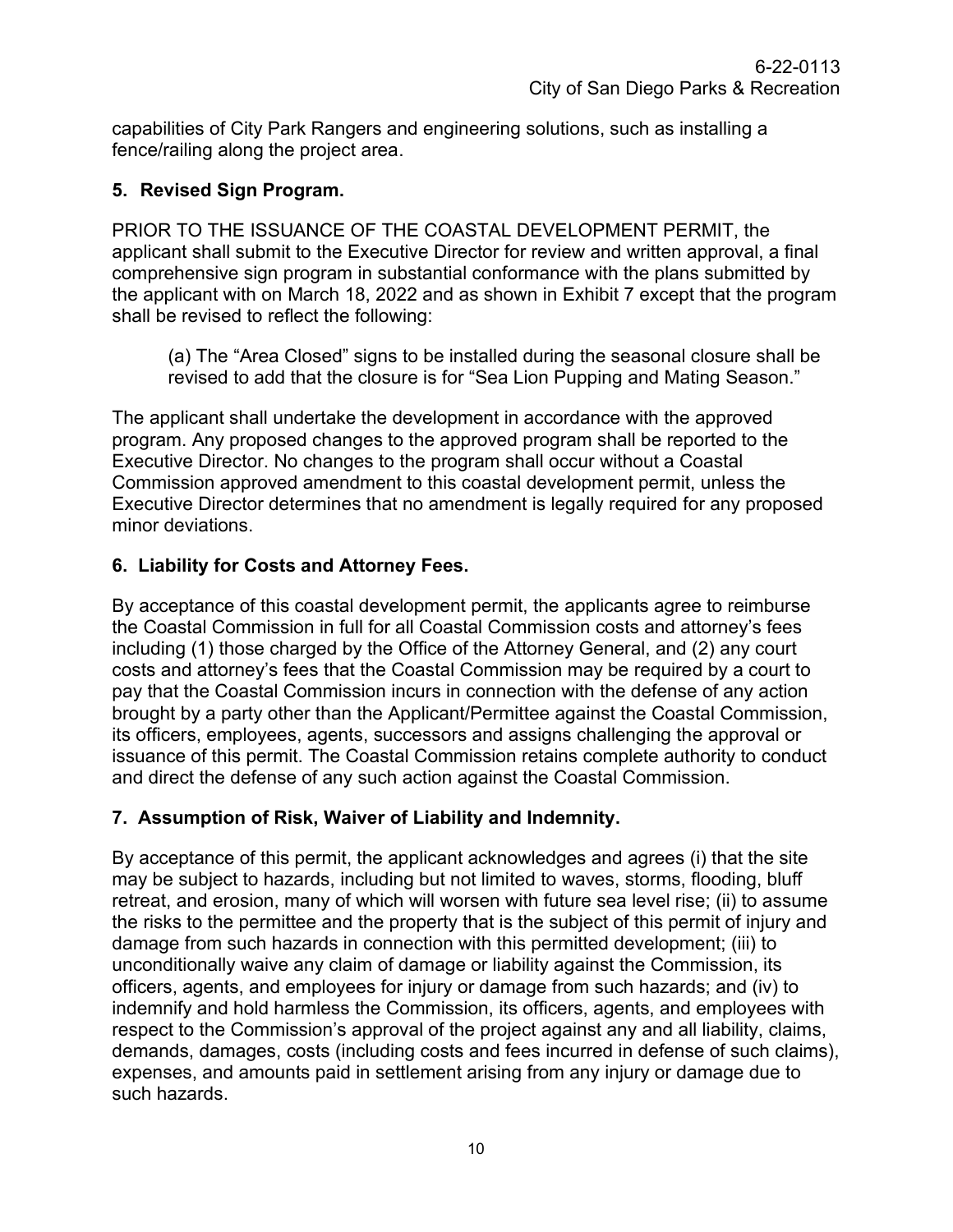# <span id="page-10-0"></span>**IV. FINDINGS AND DECLARATIONS**

## <span id="page-10-1"></span>**A. Project Description and Background**

## Project Location

The project site is Point La Jolla, an approximately 0.7-acre area consisting of coastal bluffs and a rocky outcropping located in the La Jolla community of the City of San Diego. Point La Jolla is north and west of Ellen Browning Scripps Park and La Jolla Cove Bridge Club and is between Boomer Beach and La Jolla Cove [\(Exhibit 1\)](https://documents.coastal.ca.gov/reports/2022/4/F11c/F11c-4-2022-exhibits.pdf/). Children's Pool Beach, the popular beach protected by a seawall/breakwater and known for its harbor seal population, is approximately 0.4 miles south of Point La Jolla. Point La Jolla is also located immediately downcoast from La Jolla Cove, another popular beach. Point La Jolla is designated as "Parks, Open Space" in the City of San Diego's certified Land Use Plan (La Jolla Community Plan and Local Coastal Program Land Use Plan). Point La Jolla and the surrounding area provide recreational and educational opportunities for swimmers, divers, tourists, scientists, and the general public through its provision of lifeguard facilities, large grassy park, paved walking path with public view points, parking along Coast Boulevard, benches, and restrooms/rental facilities.

The Matlahuayl State Marine Reserve is located immediately north of Point La Jolla. This Marine Protected Area (MPA) is managed by California Department of Fish and Wildlife and is afforded the highest level of protection authorized for MPAs. Fishing and collecting are prohibited within the 1.04 sq. mile area to protect the reefs, kelp forests, surfgrass beds, and sandy floor at the head of the La Jolla Submarine Canyon. The deepwater canyon funnels deep, cold, nutrient-rich waters into the reserve and surrounding area, helping to support an array of wildlife. Prior to its MPA status, this area was protected as San Diego-La Jolla Underwater Park Ecological Reserve since 1970. To the north of the Matlahuayl MPA is San Diego-Scripps Coastal State Marine Conservation Area.<sup>1</sup>

## Proposed Project

The City of San Diego (City) proposes to close the Point La Jolla area to public access 7 days a week, 24 hours a day, from May 25 to September 15 (**Exhibit 2**). This time period generally coincides with the peak of the California sea lion pupping season. During the seasonal closure, the City will install signs indicating that the area is closed to public access [\(Exhibit 6\)](https://documents.coastal.ca.gov/reports/2022/4/F11c/F11c-4-2022-exhibits.pdf/). The City will install a chain and "Area Closed" sign at the top of the wooden access stairs at the eastern end of the closure area. The City will also install two K-rails on the western portion of the project site to delineate a path from the top of the bluff/concrete walkway down to Boomer Beach to allow for limited ocean

<sup>1</sup> California Department of Fish and Wildlife. Matlahuayl State Marine Reserve Overview. <https://nrm.dfg.ca.gov/FileHandler.ashx?DocumentID=98226>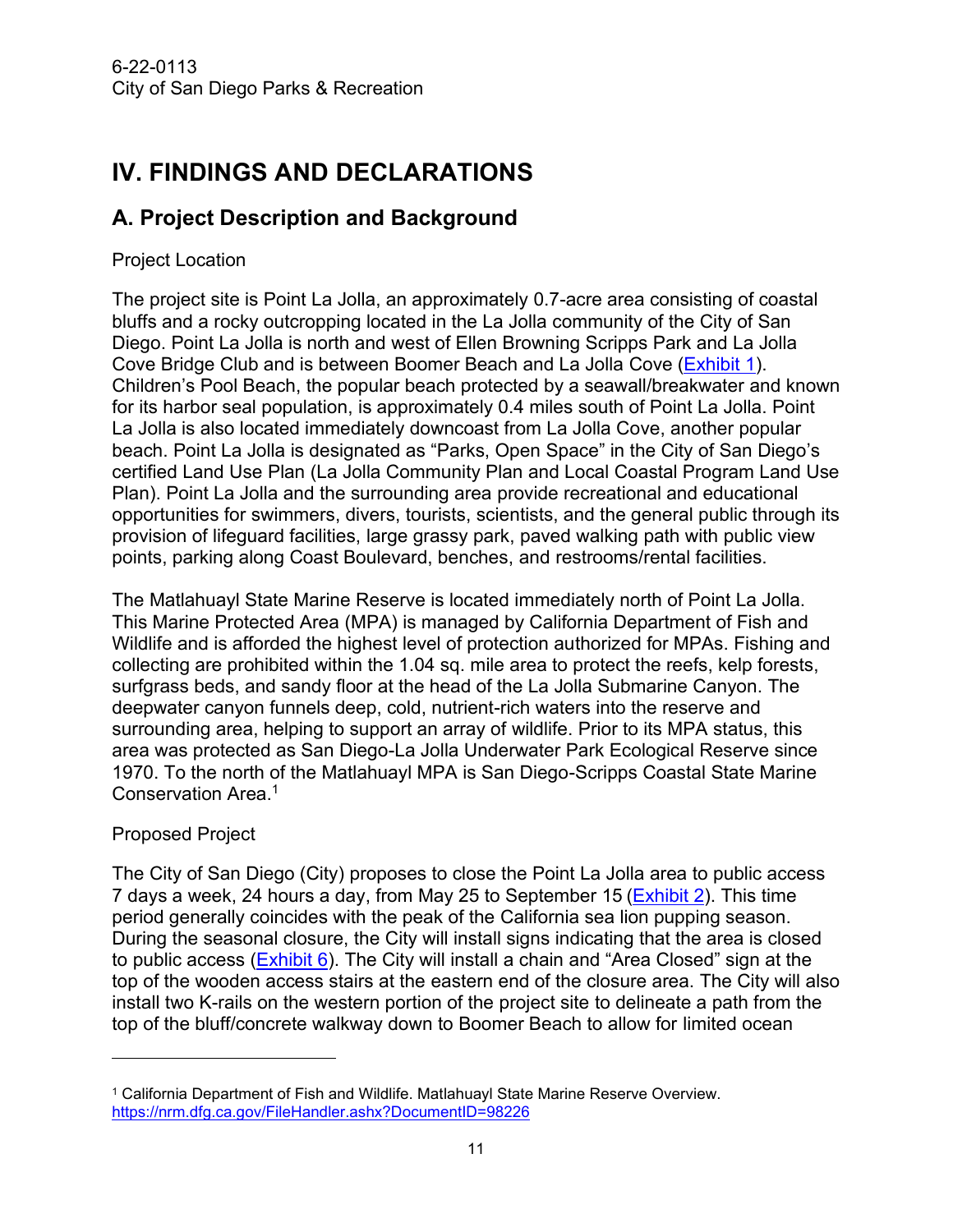recreation access during the seasonal closure. The public will be allowed to transit through this area between the top of the bluffs to the water at Boomer Beach to participate in ocean recreation activities, including swimming, bodysurfing, and spearfishing. A "Water Access Only" sign will be installed in front of the ocean access area. Outside of the seasonal closure, the City will install signs indicating that the area is open to public access, but federal law requires people to maintain a safe viewing distance from sea lions to avoid harassment at all times of the year. Dogs will be prohibited at Point La Jolla year-round and two "No Dogs Allowed" signs will be installed at the east and west ends of the project area. The area will be monitored by one to two City Park Rangers year-round during peak hours from 10 a.m. to 6 p.m. or 11 a.m. to 7 p.m. depending on the season.

## Project History

The City has received email complaints about human and sea lion interactions at Point La Jolla since as early as 2014. In 2018, the City installed a sea lion interpretive table staffed by interns to educate the public on safe marine mammal viewing. This program ended with the COVID pandemic shutdown in March 2020.

In September 2020, the Sierra Club received three "Warning" signs from the National Oceanic and Atmospheric Administration (NOAA) and requested that the City display the signs at Point La Jolla. The signs were attached to the west facing, or seaward side, of the wall at Point La Jolla and provide recommendations on safe marine mammal viewing practices.

Around this time, the City also began operating a sea lion interpretive table staffed by Rangers on weekends and some holidays due to an increase in visitor attendance at Point La Jolla. The presence of Rangers reduced the number of harassment complaints. This interpretive table operated until implementation of the temporary emergency closure in August 2021.

In April 2021, the City painted 12 "Do Not Approach Sea Lions" signs on the concrete wall along Point La Jolla, stenciled a similar message on three nearby trash cans, and installed two "Stay Back – Sea Lion Birthing Area" signs at the eastern and western ends of Point La Jolla.

An increase in conflicts at Point La Jolla between people and sea lions was brought to the attention of the Commission in spring and summer of 2021. Press reports, phone calls to Commission offices, video recordings, and numerous photos and observations by trained, volunteer docents documented repeated instances of harassment to sea lions. Reports included the death of one sea lion pup and several reports of injury to sea lions from visitor harassment, both accidental and malicious.

Around this same time, City staff also expressed their desire to conduct a July  $4<sup>th</sup>$ firework display directly adjacent to Point La Jolla at the Ellen Browning Scripps Park. Commission staff directed the City that a firework display in close proximity to sea lions during the peak of their pupping season would not be consistent with marine resource protection policies of the Coastal Act due to adverse impacts caused by excessive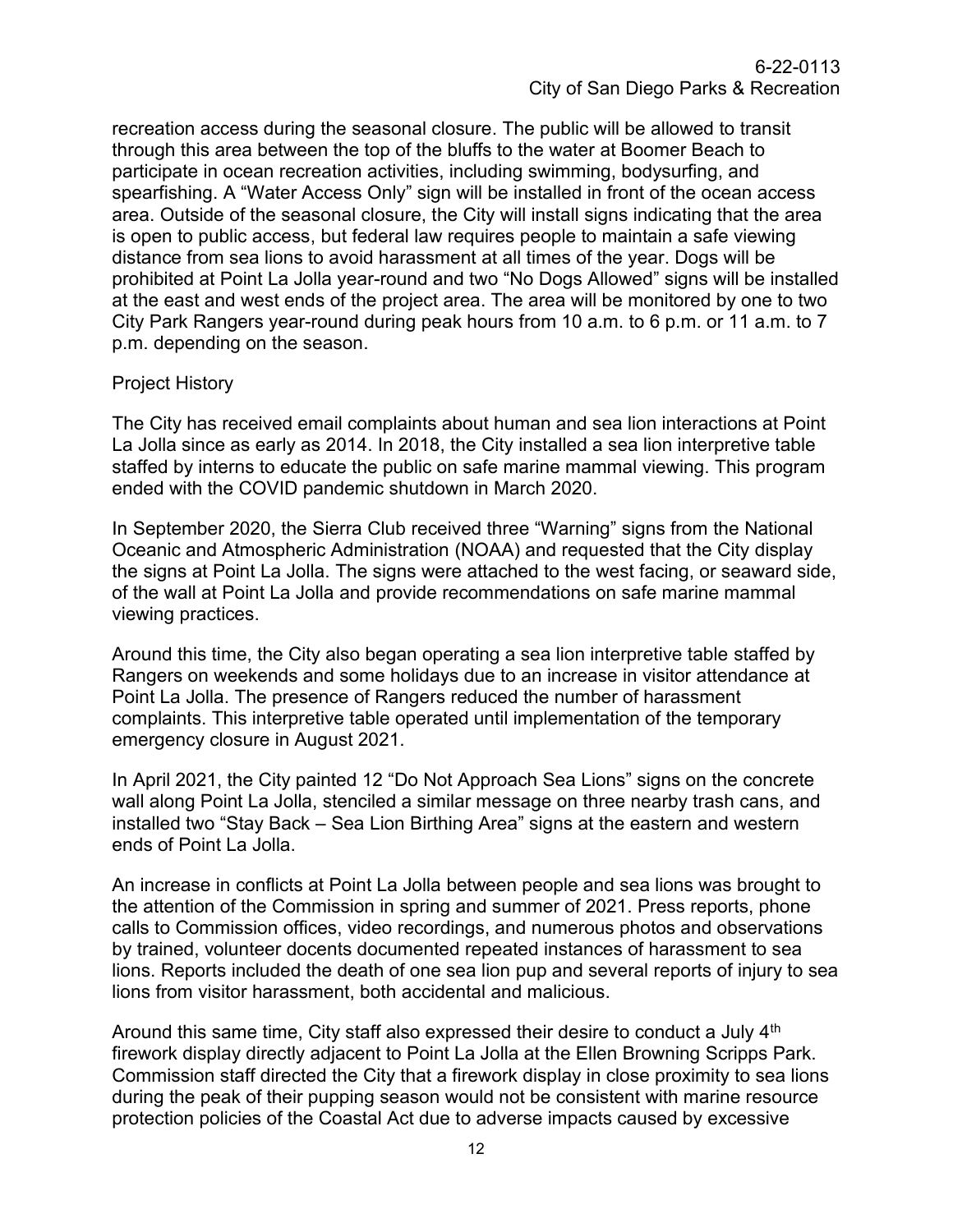noise, light, vibration, and debris [\(Exhibit 5\)](https://documents.coastal.ca.gov/reports/2022/4/F11c/F11c-4-2022-exhibits.pdf/). Thus, Commission staff directed the City to relocate the fireworks display to an alternative location further away from Point La Jolla.

## Emergency Coastal Development Permit

Despite the signage warning visitors to maintain a safe viewing distance installed in late 2020 and early 2021, reports of harassment continued. Therefore, on August 10, 2021 the City issued an Emergency Coastal Development Permit #695848 for the immediate and temporary seasonal closure of Point La Jolla until September 15, 2021 for the sea lion pupping season  $(Exhibit 4)$ . The approval included the placement of five, "Area Closed" signs installed on the concrete wall running along the public pathway at the top of the site, placement of one plastic K-rail barrier on the sand area of the bluffs, placement of a metal chain and sign indicating that the wooden beach access stairs were closed, and staffing by one to two City Rangers from 10 a.m. to 6 p.m. to educate visitors and issue citations to those who might breach the boundaries of the closure area. This subject permit is the follow-up CDP to the City's emergency CDP.

## Jurisdiction/Standard of Review

The project area spans both the Commission's retained permit jurisdiction and the City's permit jurisdiction (appealable to the Commission) [\(Exhibit 3\)](https://documents.coastal.ca.gov/reports/2022/4/F11c/F11c-4-2022-exhibits.pdf/). The City's appealable permit jurisdiction spans much of the bluffs, but portions of the bluffs below the mean high tide line and the sandy beach are within the Commission's retained jurisdiction. Thus, Commission and City staff agreed that the emergency CDP should be issued by the City and the follow-up CDP should be issued by the Commission as a consolidated CDP pursuant to Coastal Act Section 30601.3. At the request of the applicant, who in this case is the local government, Commission staff has agreed to process the subject permit as a consolidated CDP. Therefore, the standard of review for the proposed project is the Chapter 3 policies of the Coastal Act with the certified City of San Diego Land Use Plan (LUP) La Jolla Community Plan used as guidance.

## <span id="page-12-0"></span>**B. Biological and Marine Resources**

Section 30230 of the Coastal Act states:

Marine resources shall be maintained, enhanced, and, where feasible, restored. Special protection shall be given to areas and species of special biological or economic significance. Uses of the marine environment shall be carried out in a manner that will sustain the biological productivity of coastal waters and that will maintain healthy populations of all species of marine organisms adequate for long-term commercial, recreational, scientific, and educational purposes.

The certified La Jolla Community Plan and Local Coastal Program Land Use Plan contains goals and policies to protect biological and marine resources, including the following: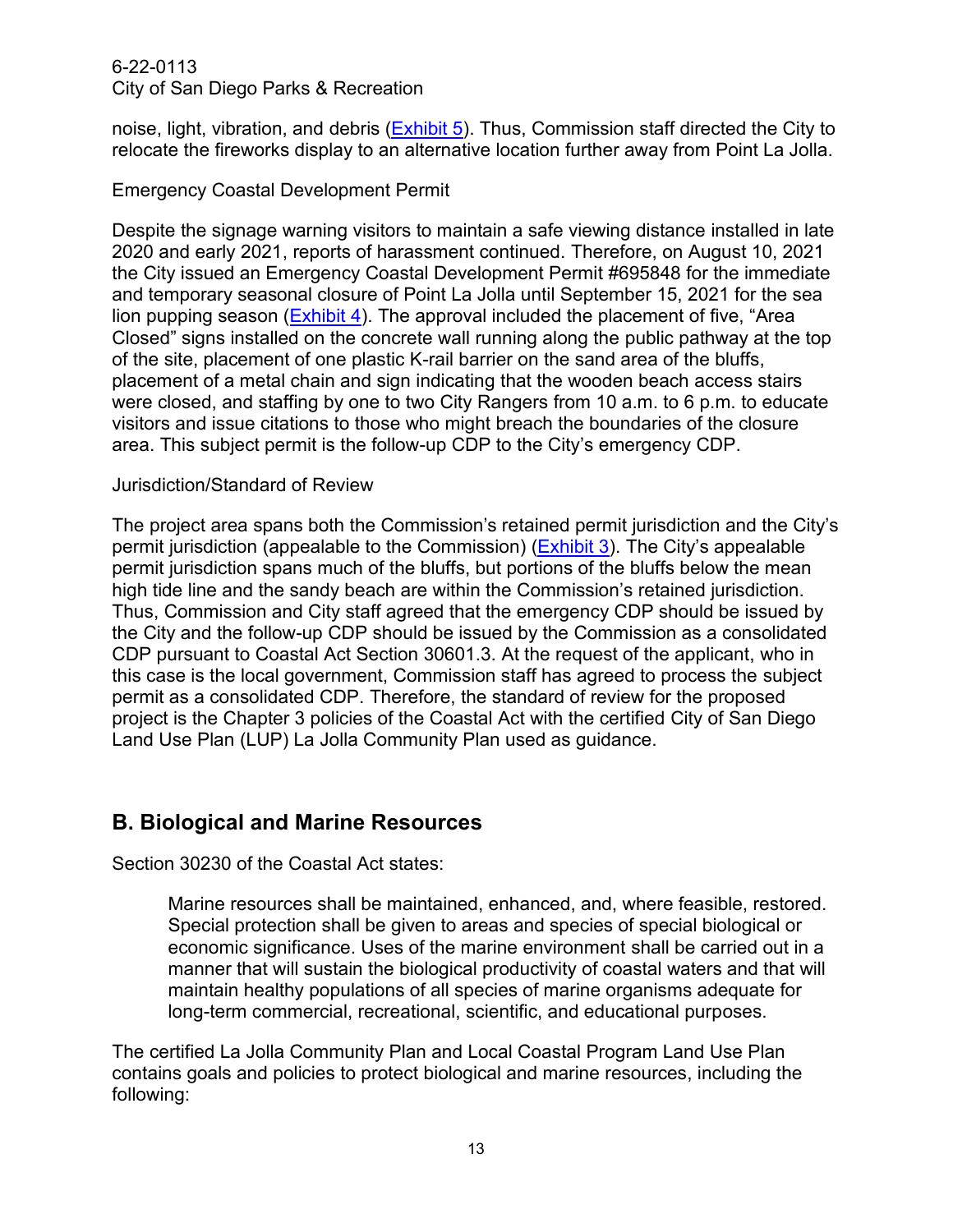## GENERAL COMMUNITY GOALS

Conserve and enhance the natural amenities of the community such as its views from identified public vantage points, (as identified in Figure 9), open space, hillsides, canyons, ocean, beaches, water quality, bluffs, wildlife and natural vegetation, and achieve a desirable relationship between the natural and developed components of the community.

Preserve the natural amenities of La Jolla such as its open space, hillsides, canyons, bluffs, parks, beaches, tidepools and coastal waters.

The City should preserve and protect the coastal bluffs, beaches and shoreline areas of La Jolla assuring that development occurs in a manner that protects these resources, encourages sensitive development, retains biodiversity and interconnected habitats and maximizes physical and visual public access to and along the shoreline.

The City should limit public access in open space areas that contain sensitive resources to scientific or educational use. Access should be confined to designated trails or paths and no access should be approved which would result in the disruption of habitat areas.

The City shall ensure the preservation of portions of public and private property that are partially or wholly designated as open space to the maximum extent feasible. Development potential on open space lands shown on Figure 7 shall be limited to preserve the park, recreation, scenic, habitat and/or open space values of these lands, and to protect public health and safety. Maximum developable area and encroachment limitations are established to concentrate development in existing developed areas and outside designated open space. Prior to the adoption of rezonings for the open space shown on Figure 7, and in addition the Environmentally Sensitive Lands regulations, when applicable, the encroachment limitation standards taken from the OR-1-1 and OR-1-2 zone and included in Appendix L, shall be implemented for development of those portions of the property designated as open space on Figure 7.

## History of Pinnipeds in La Jolla

Point La Jolla and the surrounding area provides important habitat for a variety of marine species. California sea lions, harbor seals, and other pinnipeds have been using Seal Rock (located approximately 0.25 miles south of Point La Jolla) and Children's Pool beach (located approximately one-half mile south) for decades [\(Exhibit 1\)](https://documents.coastal.ca.gov/reports/2022/4/F11c/F11c-4-2022-exhibits.pdf/). In the 1990s, the Commission approved a request by the City of San Diego to establish a 1.41-acre marine mammal reserve consisting of open coastal waters and sandy beach area surrounding Seal Rock with all public access and recreation prohibited (CDP #6- 93-026, #6-00-126). The reserve was proposed due to increased presence of harbor seals using the area as a haul out site and the desire to avoid disturbing the seals in what was suspected to be a new rookery, or breeding area. The Commission granted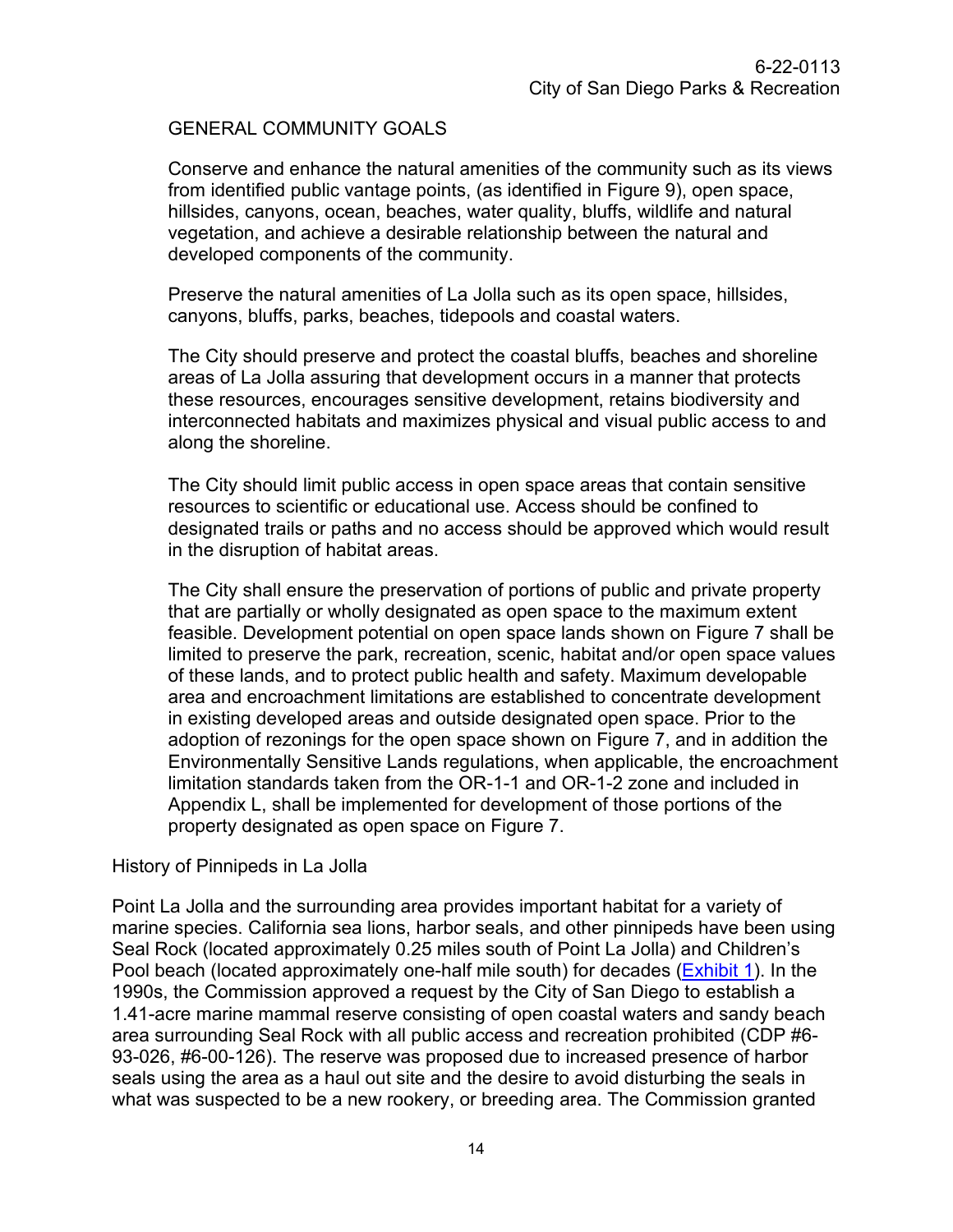two CDPs for the reserve, each with a limited permit term of 5 years. The reserve status for Seal Rock ended in March 2006 and the City did not purse an extension.

Instead, attention turned to nearby Children's Pool. Controversy arose in the early 1990s when seals began to regularly haul out onto Children's Pool Beach and in greater numbers. Historic maps show that the sandstone reef and adjacent rocks on which the breakwater was built were identified as Seal Rock and Seal Rock Point as far back as the late 1800's. Thus, these maps demonstrate that seals most likely utilized this area as a natural haul out site prior to the breakwater's construction.

In December 2009, the City approved a CDP for the annual placement of a temporary rope barrier at Children's Pool Beach from December 15 to May 15 to provide a buffer between people and seals during the harbor seal pupping season. In May 2010, the City Council adopted a resolution establishing a new Seasonal Shared Use Policy at Children's Pool Beach and directing City staff to: 1) acquire a coastal development permit to maintain a year-round rope barrier; 2) amend the LCP to prohibit public access to the beach during seal pupping season; 3) prohibit dogs on the beach year-round; 4) seek grants or private funding for a full-time Park Ranger or Lifeguard position and create a Volunteer Docent Program led by a Park Ranger or Lifeguard; and 5) establish clear signage explaining the rules to the public. The Commission approved the rope barrier for a limited term of 3 years (CDP #6-11-078).

Despite the guideline rope and Shared Use Policy, accidental and intentional harassing of the seals continued. Thus, in 2014 the Commission approved the City's request to implement a seasonal closure during harbor seal pupping season from December 15 to May 15 to protect the animals from harassment during their most vulnerable time (CDP #6-14-0691). This approval was limited to 5 years. In years since, the Commission has authorized extensions of the permit terms for both the guideline rope and seasonal closure and thus both measures are currently in effect until 2029, with the potential for continuance pursuant to City application and Commission approval (CDPs #6-15-0223, -A1, -A2, 6-14-0691-A1).

In terms of California sea lions, in 2017 the City submitted a CDP application for the installation of two, 3-ft high gates at two public beach access stairways at nearby La Jolla Cove (CDP #6-17-0707). The proposed gates were in response to numerous incursions by sea lions up onto the public viewing deck and area around the lifeguard station via the public access stairways. The City indicated that sea lions periodically ascend the two public access stairways during the day and become aggressive due to the large number of visitors on the deck, and when they spend the night on the deck they defecate around the area, causing a health hazard for visitors and the lifeguards. The Commission approved the gates, with conditions to protect public access, for five years.

## California sea lions (*Zalophus californianus*)

California sea lions (sea lions) range from Alaska to the Pacific coast of central Mexico. Their primary breeding range is from the California Channel Islands to central Mexico and all breeding sites and birthing sites (rookeries) besides Point La Jolla are on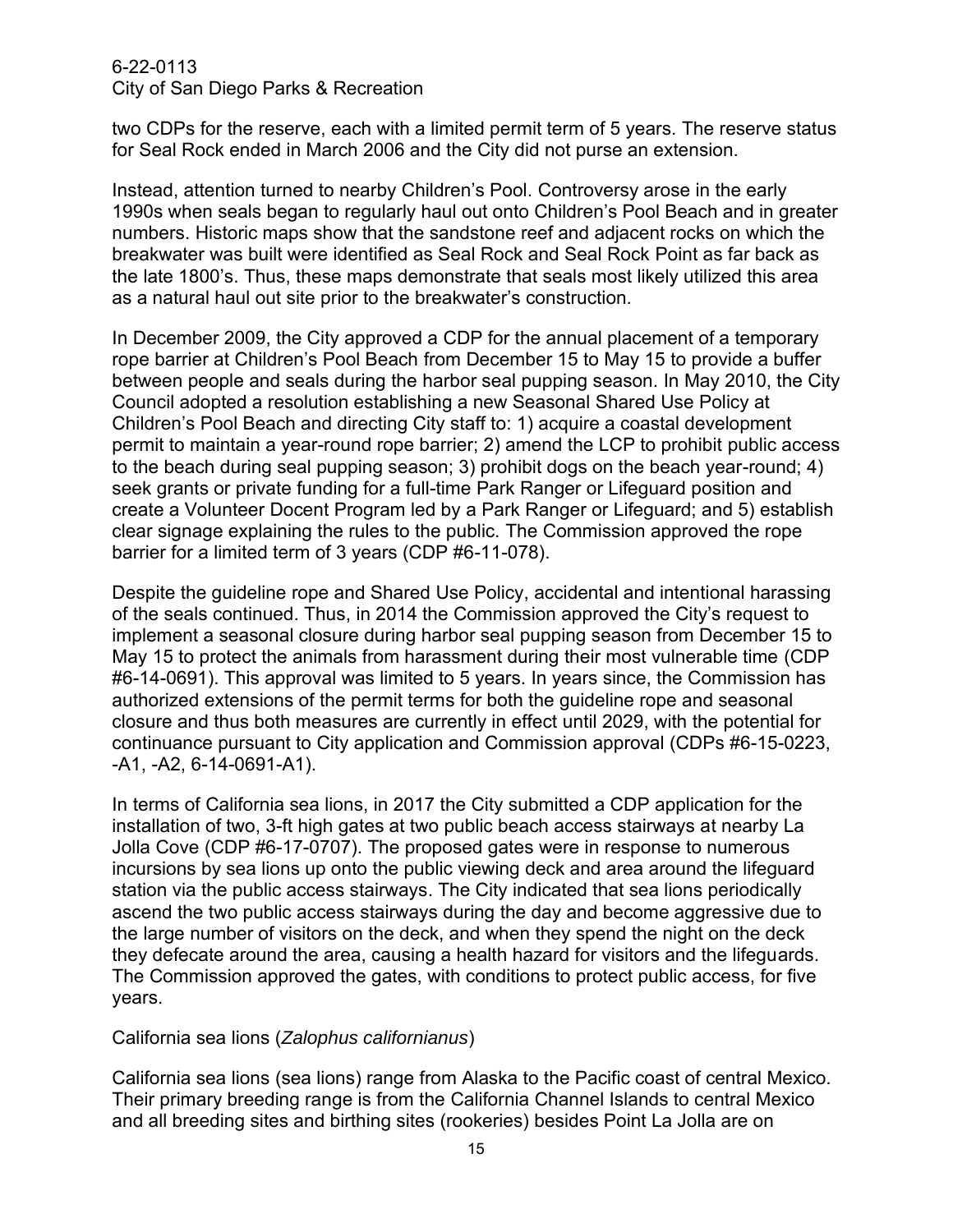offshore islands. In normal years, male sea lions migrate during the winter to feeding areas off California, Oregon, Washington, British Columbia, Canada, and southeast Alaska. Females and pups stay near the breeding colonies until the pups are weaned, but in warm water (El Niño) years, some females are found as far north as Washington and Oregon, presumably following prey. <sup>2</sup>

The California sea lion population size was estimated at approximately 260,000 animals along the U.S. west coast in 2014. Over the last 40 years, the population has been increasing, aided by passage of the federal Marine Mammal Protection Act (MMPA). California sea lions in the U.S. are not listed as "endangered" or "threatened" under the Endangered Species Act, or as "depleted" under the MMPA. The current population is considered to be within the range of its optimum sustainable population.<sup>3</sup>

Sea lions live in shallow waters and prefer sandy beaches or rocky coves for breeding and haul-out sites.<sup>4</sup> They mainly feed offshore and are social on land and in the water. Sea lions haul-out and spend time on land to rest, sleep, thermal regulate, maintain their skin and molt, interact socially, evade predators, birth, and nurse. Sea lions will usually return to breed in the same location as they were born, unless frequent disturbances cause them to abandon the site. While on the breeding islands, sea lions are very skittish of humans and will flush into the water if they see or smell people.<sup>5</sup>

Most sea lion pups are born from mid-May through early July, with the peak of pup births occurring in mid-June. Pups are generally well developed at birth; they are born with their eyes open and can vocalize. Within 30 minutes they are able to shake, groom, scratch, and walk. Pups appear to be able to swim at birth, although their movements are not well coordinated. $6$  Sea lion pups nurse from their mothers 15 to 30 minutes after birth, and then continuously over the next eight days.<sup>7</sup> Then sea lion pups are frequently left on the beach by their mothers, who spend time in the water foraging for food, sometimes leaving their pups ashore for two to three days at a time. <sup>8</sup> Pups are weaned

<sup>2</sup> NOAA Fisheries. "California Sea Lion."<https://www.fisheries.noaa.gov/species/california-sea-lion>

<sup>3</sup> NOAA Fisheries. "NOAA Stock Assessment California Sea Lion (Zalophus californianus): U.S. Stock" Revised 3/18/2019. [https://www.fisheries.noaa.gov/national/marine-mammal-protection/marine-mammal](https://www.fisheries.noaa.gov/national/marine-mammal-protection/marine-mammal-stock-assessment-reports-species-stock)[stock-assessment-reports-species-stock](https://www.fisheries.noaa.gov/national/marine-mammal-protection/marine-mammal-stock-assessment-reports-species-stock)

<sup>4</sup> NOAA Fisheries. "NOAA Stock Assessment California Sea Lion (Zalophus californianus): U.S. Stock" Revised 3/18/2019. [https://www.fisheries.noaa.gov/national/marine-mammal-protection/marine-mammal](https://www.fisheries.noaa.gov/national/marine-mammal-protection/marine-mammal-stock-assessment-reports-species-stock)[stock-assessment-reports-species-stock](https://www.fisheries.noaa.gov/national/marine-mammal-protection/marine-mammal-stock-assessment-reports-species-stock)

<sup>5</sup> NOAA Fisheries. "California Sea Lion."<https://www.fisheries.noaa.gov/species/california-sea-lion>

<sup>6</sup> SeaWorld. "All about California sea lion pups: Birth and care of young." [https://seaworld.org/animals/all](https://seaworld.org/animals/all-about/california-sea-lion/care-of-young/)[about/california-sea-lion/care-of-young/](https://seaworld.org/animals/all-about/california-sea-lion/care-of-young/)

<sup>7</sup> Pacific Marine Mammal Center. "California sea lions (Zalophus, californianus)." <https://www.pacificmmc.org/california-sea-lions>

<sup>8</sup> NOAA Fisheries. "California Sea Lion."<https://www.fisheries.noaa.gov/species/california-sea-lion>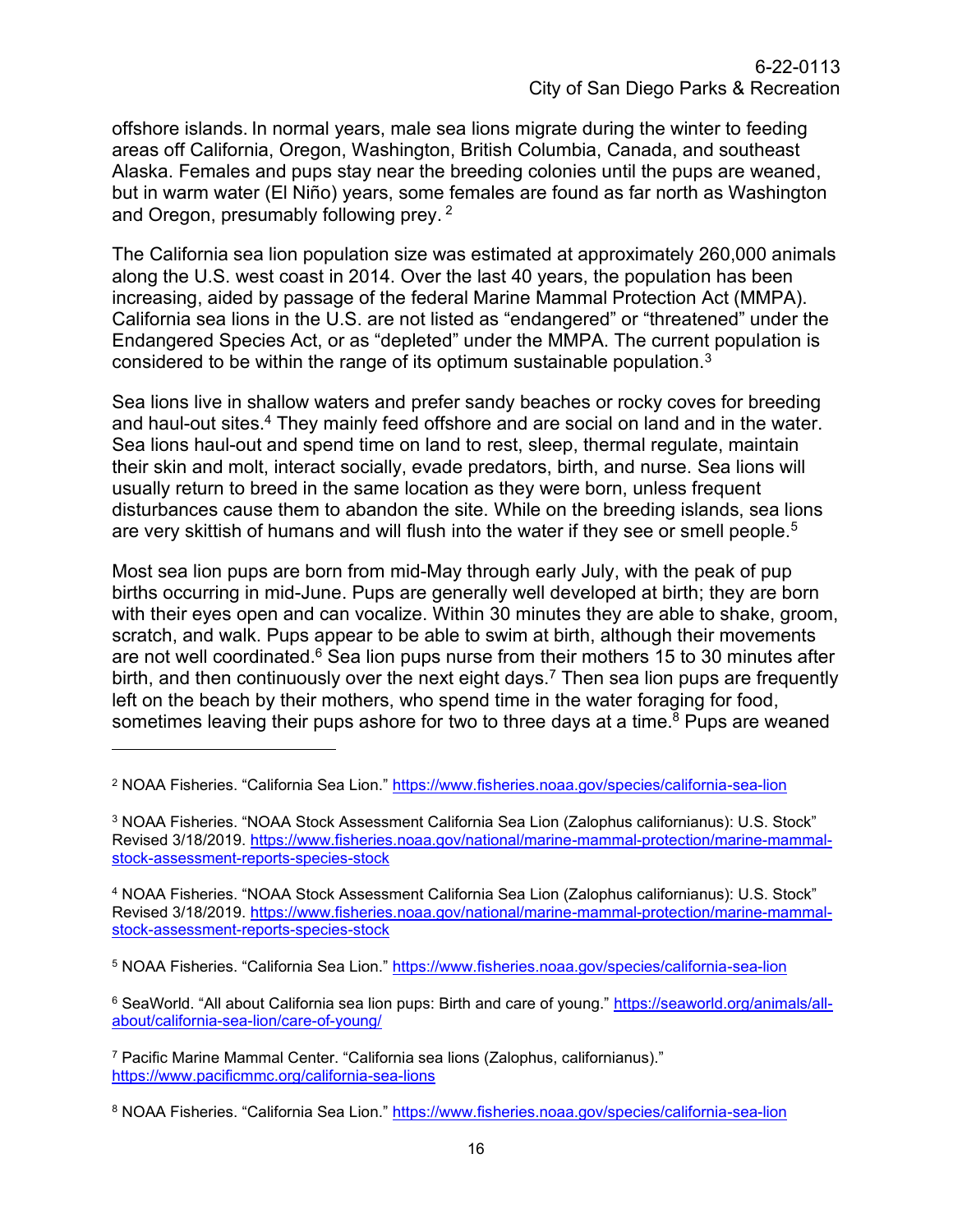from their mothers after about a year. The four months following birth are the most vulnerable in the sea lion life cycle and are critical for mother-pup bonding and learning to swim. Harassment during the pupping season may cause mothers to abandon their pups. When a disturbance causes the sea lions to flush quickly into the water, a sea lion pup may become separated from its mother and abandoned. Additionally, too many disturbances on the beach may prevent a mother from returning from the water to reunite with her pup after hunting. Abandonment severely decreases the pup's chance for survival. At Point La Jolla there have been several reports from the public of mothers being flushed and potentially abandoning their young. During this period of caring for their young, mother sea lions become more aggressive due to their instinct to protect themselves and their pups from people who get too close.

Three to four weeks after giving birth, females are ready to mate again. Breeding season lasts from May to August. During breeding season, males will aggressively defend their territories and females will fight other females to protect their pups.<sup>9</sup>

#### Conflicts at Point La Jolla

Over the past year the Commission and the City have received numerous complaints from members of the public regarding increased conflicts between humans and sea lions at Point La Jolla.

To reduce conflicts and minimize harassment, the City first installed signage in 2020 that warned the public of the presence of sea lions, including their vulnerable state during the pupping season, and stating the legal requirements to maintain a safe distance from the animals. Despite the new signage and additional signage installed in 2021, people continued to disregard directions to stay away and not approach the sea lions. Observations provided by the public from both before installation of the signs and after indicate that the signs were ineffective at encouraging some members of the public to stay away from the sea lions and instances of harassment and conflict continued. City Rangers staffing the interpretive table from September 2020 to August 2021 continued to relay numerous accounts of poor visitor behavior.

As a result, the City implemented a seasonal closure from August 10, 2021 to September 15, 2021 pursuant to a city-issued emergency CDP [\(Exhibit 4\)](https://documents.coastal.ca.gov/reports/2022/4/F11c/F11c-4-2022-exhibits.pdf/). Public access was prohibited beyond the concrete retaining wall and onto the bluffs in an effort to reduce harm to sea lions during the pupping season. Volunteer docents from Sierra Club have provided monitoring data and reports of incidents, both during the emergency closure and after the re-opening of the area. Based on this information, the 2021 temporary closure was successful in keeping the public away from the animals and reducing incidents between people and sea lions. Although not present continuously, Sierra Club docents reported 12 illegal entries into the closure area during the temporary closure. This includes either direct observations of people within the closure area, or clear evidence of prior human presence (e.g., fresh footprints, excessive trash).

<sup>9</sup> NOAA Fisheries. "California Sea Lion."<https://www.fisheries.noaa.gov/species/california-sea-lion>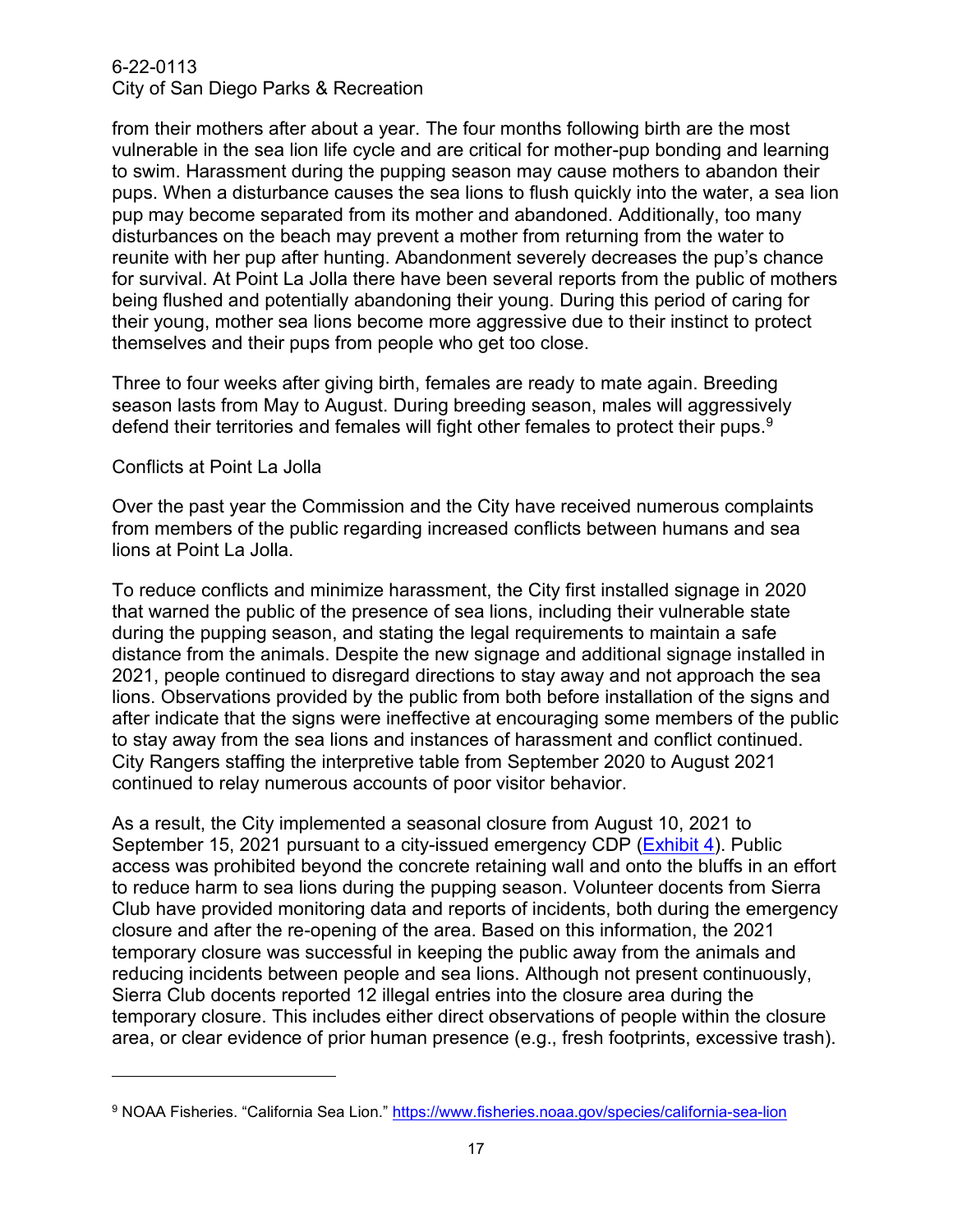Once the temporary closure ended on September 15, 2021, Sierra Club docents observed numerous people within the bluff area, with more than 100 people on the bluffs at times. Many, if not all, were inconsistent with distancing guidelines, some brought dogs, and again there were reports of people attempting to touch the sea lions, take close photographs (i.e., selfies), or act in ways that would likely be considered harassment. This harassment occurred despite signage placed by the City indicating that it is illegal under federal law, the MMPA, to harass marine mammals.

#### Coastal Act/LCP Consistency

Although sea lions are neither threatened nor endangered under federal or state law, the haul-out and pupping sites that they use provide valuable habitat for the sea lion life cycle that warrants protection under Coastal Act Section 30230. Haul-out sites provide essential habitat that sea lions utilize for a variety of functions, including rest, sleep, thermal regulation, skin maintenance and molting, social interaction, predator evasion, birthing, and nursing. Harassment by the public during the vulnerable pupping season is not consistent with Coastal Act requirements to sustain the biological productivity of coastal waters and maintain healthy populations of all species of marine organisms.

Congress enacted the MMPA to prevent the extinction or depletion of marine mammal stocks as a result of human activity.<sup>10</sup> In achieving this goal, the MMPA generally prohibits "take" of marine mammals, with limited statutory exemptions, with an act of "take" meaning "to harass, hunt, capture, collect or kill, any marine mammal."<sup>11</sup> Harassment, as defined under the MMPA, is "any act of pursuit, torment or annoyance which:

(i) has the potential to injure a marine mammal or marine mammal stock in the wild; or

(ii) has the potential to disturb a marine mammal or marine mammal stock in the wild by causing disruption of behavioral patterns, including, but not limited to, migration, breathing, nursing, breeding, feeding, or sheltering.<sup>12</sup>

While the Commission does not regulate the take of marine mammals, the statutory framework provided in the MMPA on this issue provides the Commission with a platform from which it can evaluate whether or not a proposed development is consistent with Section 30230 of the Coastal Act. In other words, if the Commission finds that there is unauthorized harassment, or incidental "take," of the sea lions at Point La Jolla, then such acts of harassment are not consistent with Chapter 3 policies of the Coastal Act because such activities would not achieve the marine resource protections provided under Section 30230. The multiple instances of harassment, injury, and

<sup>10</sup> 16 U.S.C. § 1361(1); *Natural Resources Defense Council, Inc. v. Evans* (2003) 279 F.Supp.2d 1129, 1141.

<sup>11</sup> 16 U.S.C. § 1362(13); see also 50 C.F.R. § 216.3,

 $12$  16 U.S.C. § 1362(18)(a).) Incidental take is allowed only under strict circumstances not applicable here. See 16 U.S.C. § 1371.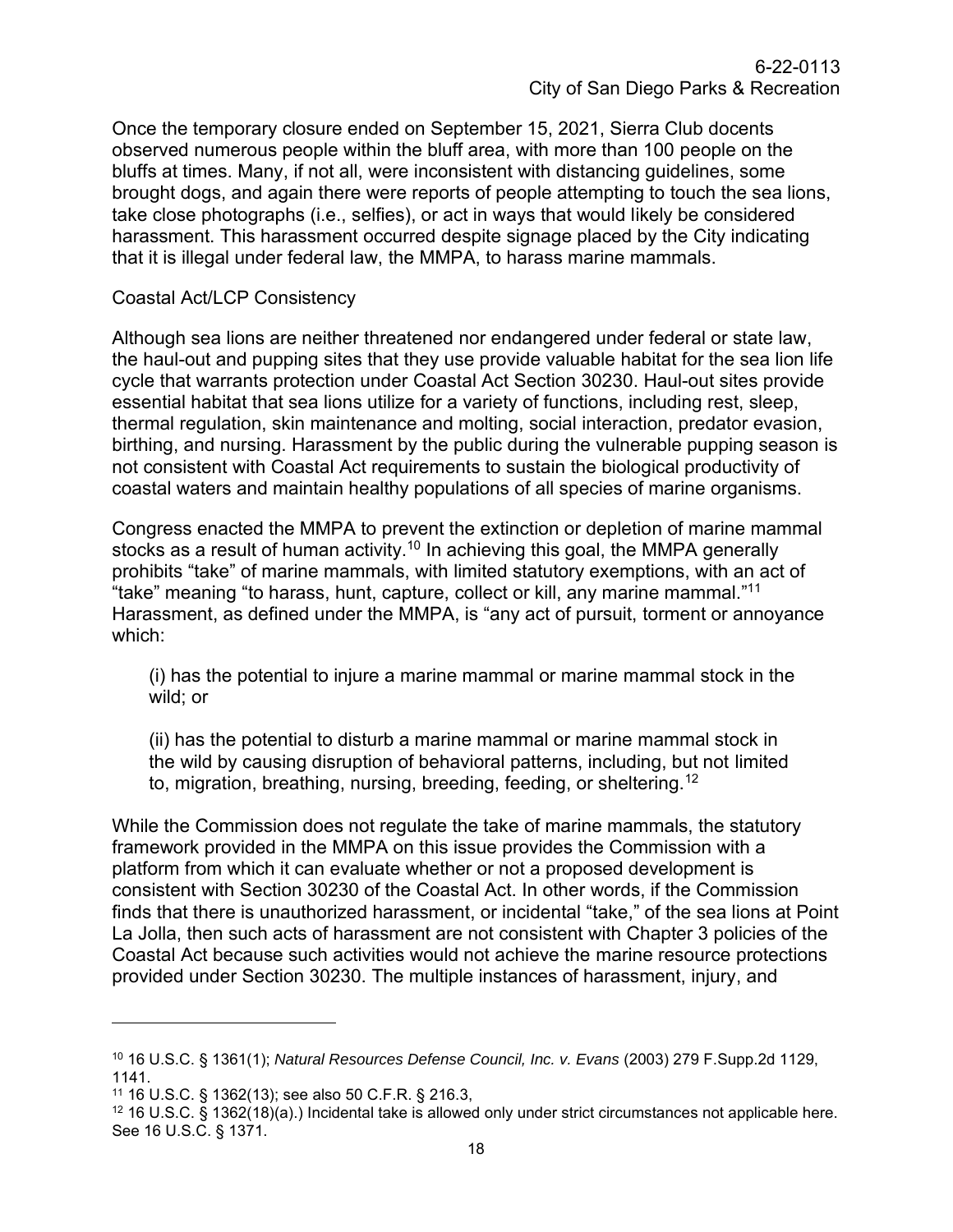possible death that have been documented over the last year are inconsistent with Coastal Act Section 30230, in addition to potentially violating the MMPA.

Pursuant to the MMPA, the public is prohibited from harassing, harming, pursuing, wounding, killing, capturing, or collecting marine species. <sup>13</sup> Human activities in the vicinity of marine mammals may have adverse impacts on the animals. These impacts may range from no observable effect, to modifying the animal's behavior, to causing physical harm to the animals. Human activity may result in disrupting important behaviors that are critical to the animals' health and survival, such as separation of mothers and their young, disruption of migratory patterns and social groups, and interference in breeding and/or reproductive and rearing activities (such as the abandonment of nursing pups). In addition, wild animals can injure people, as well as injure or spread disease to pets.

The National Oceanic and Atmospheric Administration (NOAA), which has jurisdiction over implementing the MMPA, recommends that people maintain a distance of at least 50 feet from sea lions in the water or on shore to avoid harassment. <sup>14</sup> Unlike many of the state's other pinniped haul-out areas and rookeries, the sea lion haul-out site at Point La Jolla is unique due to its location in an urbanized setting that is easily accessible to the public. As a result, there has been ongoing disturbance and harassment of the hauled-out sea lions. Due to the developed setting, it is likely impossible to maintain a 50-foot separation at all times. Nevertheless, maintaining a safe and respectful distance from the sea lions is critical for ensuring that human activities do not result in harassment. Efforts by the public to closely approach or otherwise interact with sea lions have led to harassment, which is illegal under the MMPA, regardless of the distance from which it occurs, and is not consistent with the Coastal Act. Although the sea lions at this location may be more acclimated to human presence than other areas of the coast, harassment and flushing of the sea lions into the water does occur, which disrupts normal behavioral patterns linked to survival and well-being. However, due to severe staffing limitations, NOAA is unable to maintain a continued presence at this site and has a limited ability to pursue harassment penalties and access restrictions. Activities that have caused hauled out sea lions to flush into the water, thus disrupting their behavior patterns, include people making loud noises, approaching or surrounding sea lions to take pictures, pet, feed, chase, follow, or throw rocks or sand, bringing dogs into the area, and entering and exiting the water.

Not only are the sea lions at risk, but public health and safety are also at risk from adverse interactions between people and sea lions. Sea lions have been known to bite when people attempt to interact too closely with them. Mother sea lions can act in protection of their young, but large adult males represent the most significant threat to

<sup>&</sup>lt;sup>13</sup> NOAA Fisheries. "Marine Life Viewing Guidelines: Guidelines and Distances." <https://www.fisheries.noaa.gov/topic/marine-life-viewing-guidelines#guidelines-&-distances>

<sup>&</sup>lt;sup>14</sup> NOAA Fisheries. "Watching Marine Mammals on the West Coast." [https://www.fisheries.noaa.gov/west](https://www.fisheries.noaa.gov/west-coast/marine-life-viewing-guidelines/watching-marine-mammals-west-coast)[coast/marine-life-viewing-guidelines/watching-marine-mammals-west-coast](https://www.fisheries.noaa.gov/west-coast/marine-life-viewing-guidelines/watching-marine-mammals-west-coast)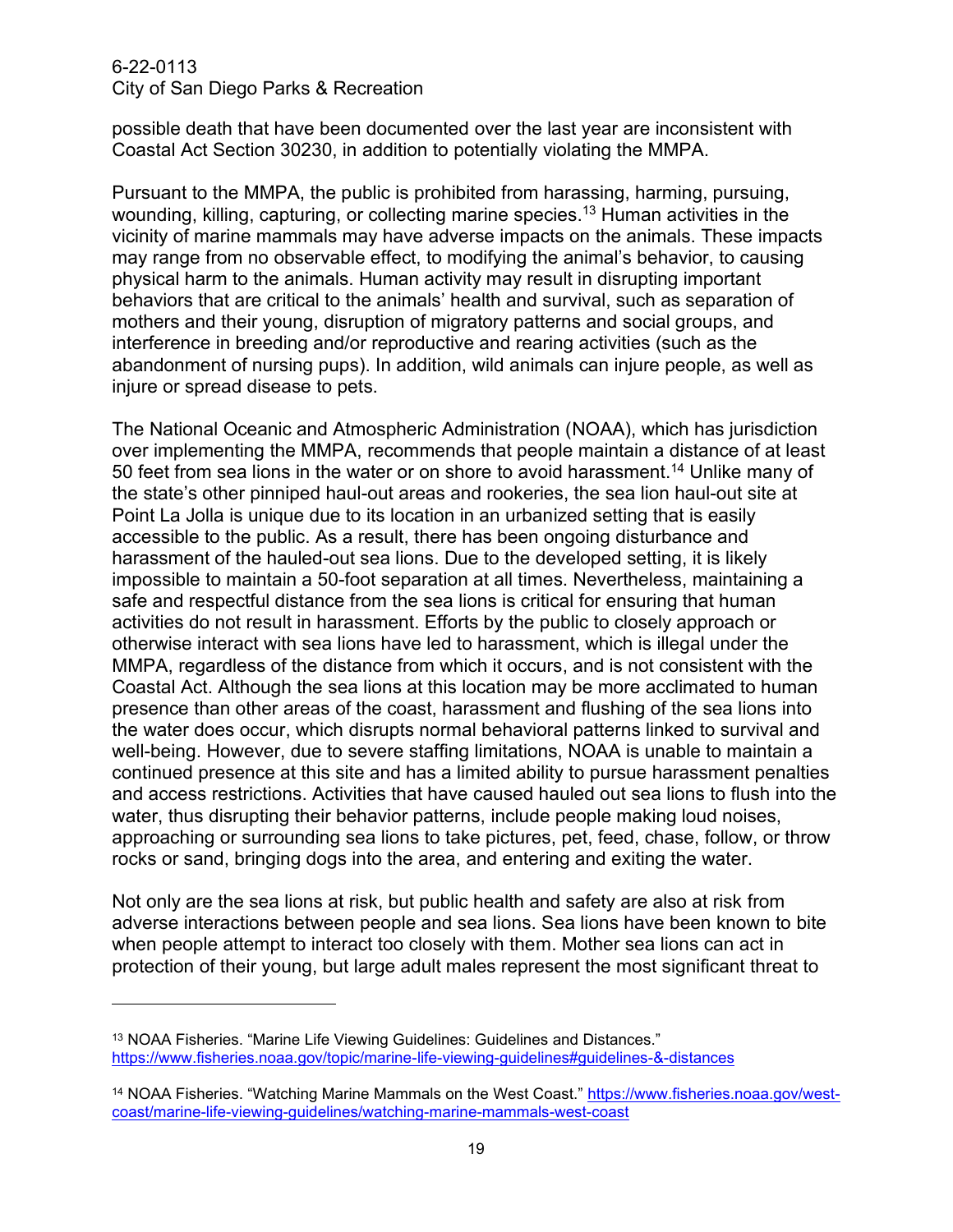humans. Male sea lions can reach 800 pounds, and during mating and breeding season will act territorially towards humans.<sup>15</sup> In addition to danger from biting, sea lions carry diseases, including leptospirosis, a bacterial disease that can be communicated to people and dogs. Although there has not been a confirmed case of a person or pet being infected from a sea lion directly, leptospirosis cases in pets and humans can occur because of contact with standing water or fresh water, and experts recommend that pets be kept away from sea lions and other wildlife.<sup>16</sup>

This haul-out site at Point La Jolla is of special biological significance as the first occurrence of sea lions reestablishing a breeding area on mainland California; all other breeding sites are on islands. The sea lions at Point La Jolla are more vulnerable to harassment by the public at this urbanized site than other haul-out sites along the coast because there is a very high potential that a large number of people from the densely populated San Diego Metropolitan Area and beyond will visit the popular La Jolla area and attempt to interact with the sea lions. Indicative of the area's popularity, La Jolla Cove, located immediately upcoast of Point La Jolla, was recently ranked as one of the top ten beaches in the United States by the travel company TripAdvisor due to the ability to view seals and sea lions in close proximity.<sup>17</sup>

The potential adverse impacts of disturbance to hauled out sea lions are particularly significant during pupping season when sea lions haul out and remain on the beach for longer periods of time to prepare for birth, go through the birthing process, and nurse their pups once they are born. Harassment by humans and other activities likely to disturb the sea lions, such as the City's previously considered firework display, will have the most severe consequences during this time period. Thus, to ensure that distances from humans and sea lions are maximized during this important period in the animals' life cycle and to provide the sea lions with unimpeded protection during the vulnerable pupping season months, the City proposes to close the area of Point La Jolla to public access from May 25 to September 15. Based on discussions with experts and review of scientific literature, the Commission's ecologist recommends that the closure begin on May 1 and extend through October 31 to capture the full extent of the sea lion mating and pupping season, provide time for pregnant females to haul-out and prepare for birth, provide a four month period for pups to bond with their mothers and improve their swimming skills, and reduce public safety concerns from aggressive animals during mating season [\(Exhibit 5\)](https://documents.coastal.ca.gov/reports/2022/4/F11c/F11c-4-2022-exhibits.pdf/). Therefore, **Special Condition No. 1** requires the City to revise the seasonal closure to extend from May 1 to October 31.

<sup>15</sup> NOAA Fisheries. "California Sea Lion."<https://www.fisheries.noaa.gov/species/california-sea-lion>

<sup>&</sup>lt;sup>16</sup> Oregon Department of Fish and Wildlife. "Leptospirosis and marine mammals." [https://www.dfw.state.or.us/wildlife/health\\_program/docs/Leptospirosis\\_and\\_marine\\_mammals.pdf](https://www.dfw.state.or.us/wildlife/health_program/docs/Leptospirosis_and_marine_mammals.pdf)

<sup>17</sup> TripAdvisor. "Wave Hello to Travelers' Favorite Beaches for 2022: TripAdvisor Travelers' Choice Awards." February 23, 2022. [https://tripadvisor.mediaroom.com/2022-02-23-Wave-Hello-to-Travelers-](https://tripadvisor.mediaroom.com/2022-02-23-Wave-Hello-to-Travelers-Favorite-Beaches-for-2022-Tripadvisor-Travelers-Choice-Awards)[Favorite-Beaches-for-2022-Tripadvisor-Travelers-Choice-Awards](https://tripadvisor.mediaroom.com/2022-02-23-Wave-Hello-to-Travelers-Favorite-Beaches-for-2022-Tripadvisor-Travelers-Choice-Awards)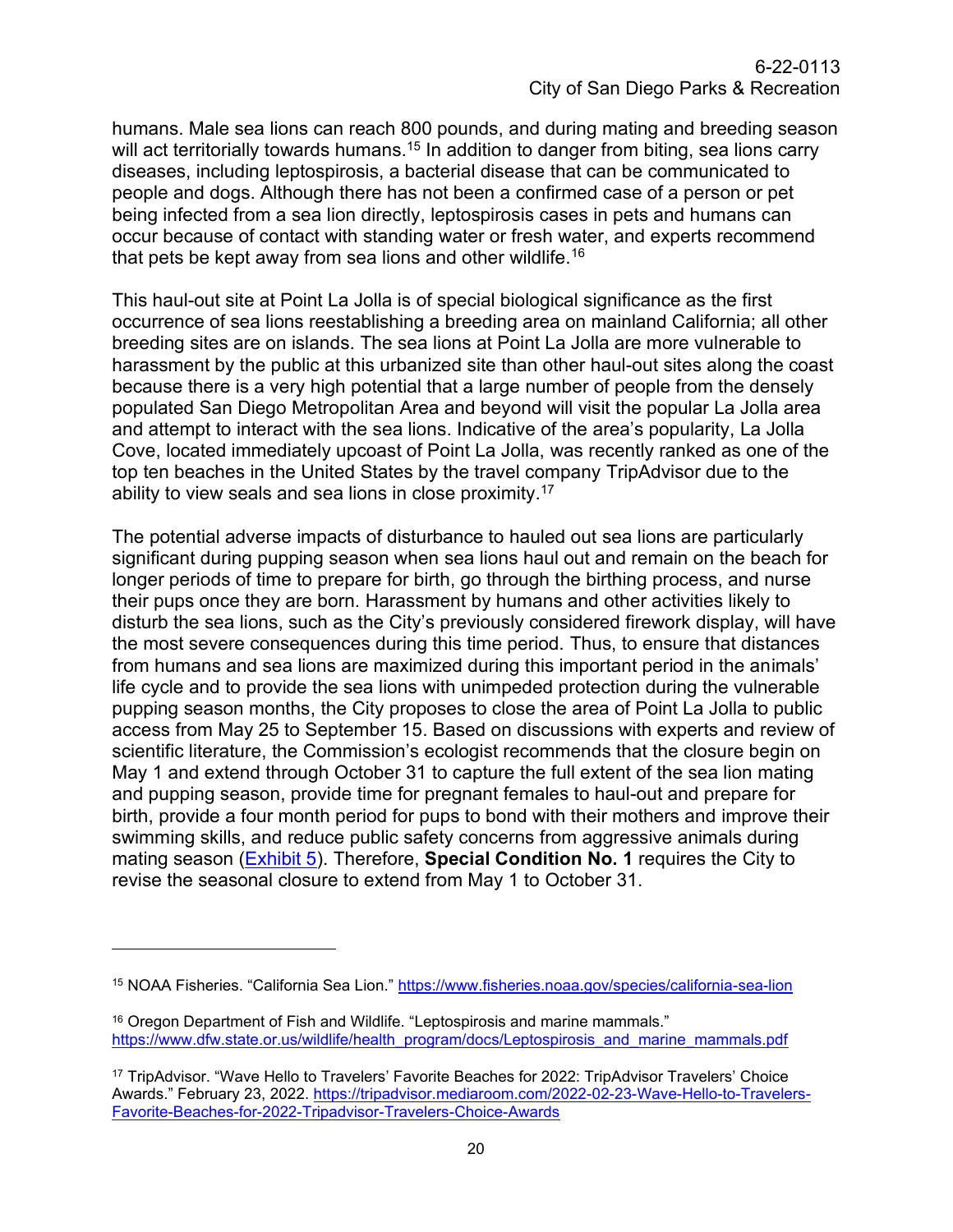The recommended closure is expected to provide more effective protection for the sea lions compared to signage alone because prohibiting all public access beyond the signs and concrete wall requires the public to stay farther away from the sea lions. The clear demarcation between permitted and restricted areas will eliminate any gray area in interpretation of where the public is allowed at Point La Jolla, thus ensuring no accidental encroachment into the sea lion pupping area occurs, and also allowing for more precise enforcement of the restrictions by rangers, lifeguards, and safety officers. To enforce the seasonal closure, the City has hired five additional rangers for their shoreline parks and will have a consistent, onsite presence of one to two rangers at Point La Jolla from 10 a.m. to 6 p.m. or 11 a.m. to 7 p.m. (depending on the season) beginning April 25, 2022 to manage human and sea lion interactions. Thus, the seasonal closure will maintain, enhance, and restore the habitat as a safe area for the sea lions to birth and care for their pups by eliminating the potential for human interference during the pupping and mating season. The Commission's staff ecologist has reviewed the proposed project and concurs that the seasonal closure, with dates revised per staff's recommendation, will benefit the sea lion population and provide enhanced marine resource protection [\(Exhibit 5\)](https://documents.coastal.ca.gov/reports/2022/4/F11c/F11c-4-2022-exhibits.pdf/).

To inform the public of the seasonal closure and the year-round requirements to maintain a safe distance from the sea lions, **Special Condition No. 5** requires the City to submit a final signage plan consistent with the one submitted with this application and that includes signs for posting both during the seasonal closure and outside of the seasonal closure. However, the "Area Closed" signs proposed to be installed during the seasonal closure shall be revised to add language regarding "Sea Lion Pupping and Mating Season" so that members of the public understand the purpose of the seasonal closure.

The seasonal closure will improve the protection and enhancement of the sea lion habitat, consistent with Coastal Act Section 30230. However, it is possible that changed circumstances at Point La Jolla may negate the need for perpetual seasonal public access restrictions in the future, such as natural migration of the sea lions to another area. It is also possible that the allowance for ocean access to the water at Boomer Beach may not adequately protect the sea lions. For that reason, the Commission imposes **Special Condition No. 2** to limit the permit term to seven (7) years and requires the City to apply for an amendment or new coastal development permit to continue authorization of the public access restrictions. The seven-year permit term will allow the Commission to revisit the issue at a later date to confirm both that the project is adequately protecting the sea lions and review any changed circumstances that might warrant revisions to the restrictions. Further, a permit term of seven years will generally align with the end of the Commission's approvals for a similar seasonal closure program to protect harbor seals at Children's Pool (CDPs # 6-15-0223, -A1, -A2, 6-14-0691-A1). By aligning the permit terms of these three CDPs, the City and the Commission will have the opportunity to holistically review the issue of marine mammal management in La Jolla.

In order for the Commission to have the opportunity to review the circumstances at Point La Jolla and determine if any significant changes have occurred, it is necessary to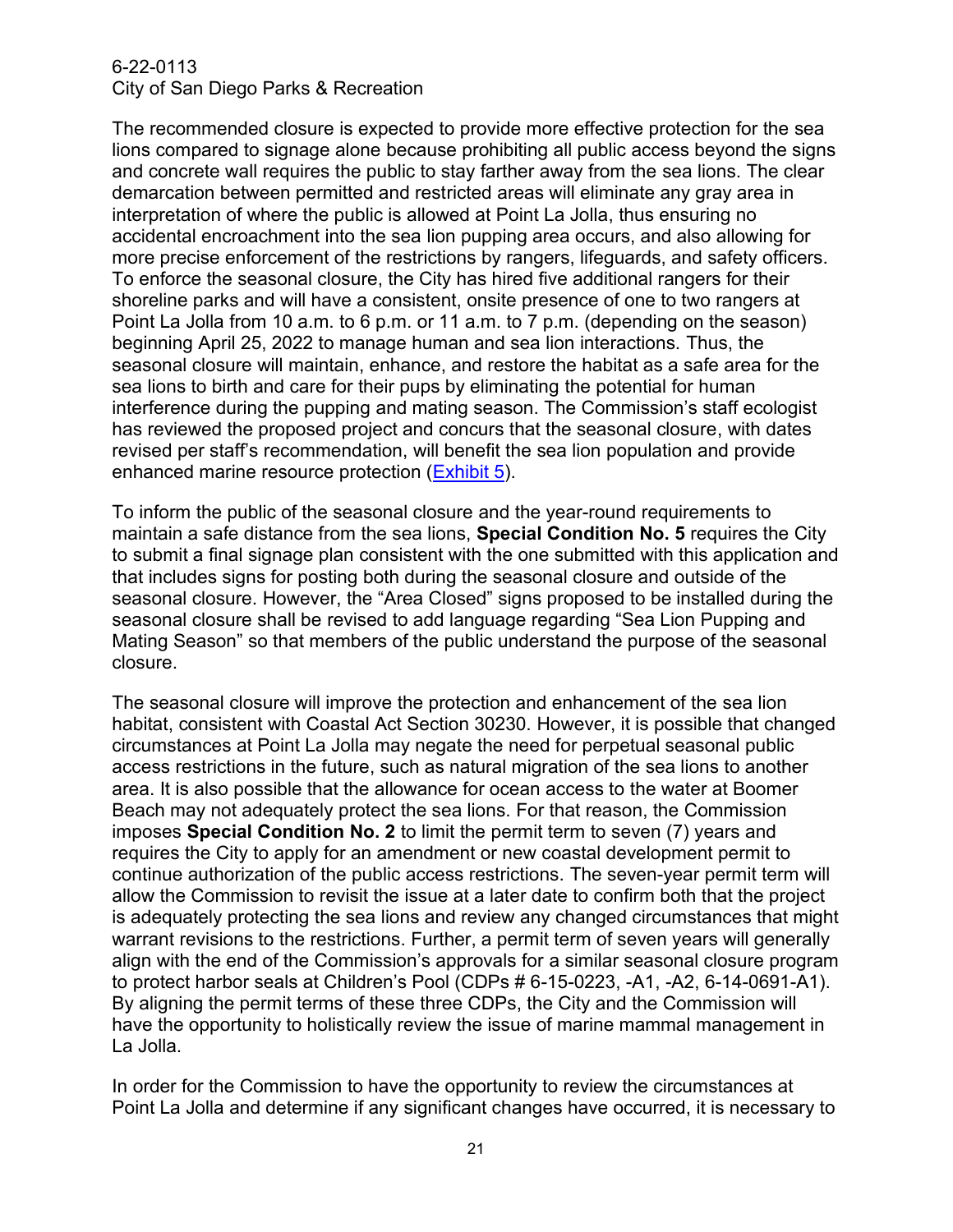assess the effectiveness of the seasonal closure. Therefore, the Commission imposes **Special Condition No. 3** requiring the preparation, submission to the Executive Director for review and approval, and implementation of a monitoring plan to be conducted during the seasonal closure. The monitoring plan will help the City and the Commission assess a) the level of use by sea lions of the haul out site at Point La Jolla, and b) the effectiveness of the seasonal closure at eliminating harassment of hauled out sea lions. A qualified biologist, environmental resources specialist, park ranger, lifeguard, or City-trained volunteer shall record the number of sea lions hauled out on the bluffs of Point La Jolla within the closure area, the number of sea lions hauled out within the "ocean recreation accessway" and on Boomer Beach, the number of people present on the concrete walkway at the top of the bluffs, the number of people transiting the "ocean recreation accessway," the number of violations of the closure and harassment instances, the number of citations and warnings given to violators and the outcomes of these violations if applicable and possible, the tide, the weather (including water and air temperature), and the date, a minimum of three times per day. These observations shall be recorded at 16 days per month and shall include at least two Saturdays and two Sundays each month, and Memorial Day, July 4th, and Labor Day. **Special Condition No. 3** also requires the City to submit an interim data update midway through the first seasonal closure to ensure that the closure is adequately protecting the sea lions while providing public access through the ocean accessway.

Based on the outcome of the City's emergency seasonal closure, it is anticipated that the proposed project will effectively eliminate or reduce sea lion harassment during the vulnerable sea lion pupping season from May 1 to October 31. However, as evident from reports by the public following the end of the emergency closure on September 15, 2021, harassment may begin again once public access restrictions are lifted. Therefore, **Special Condition No. 4** requires the City to submit by November 1, 2022, for Executive Director review and approval, a long-term management plan for Point La Jolla that includes strategies to reduce harassment outside of the pupping season while maintaining public access. This plan should include recommendations from a qualified biologist and should be prepared in consultation with NOAA, the federal agency with jurisdiction over marine mammals. The plan should include measures to increase the enforcement authority of Park Rangers and the consideration of engineering solutions, such as the installation of a fence/railing at Point La Jolla (similar to what exists along the bluffs in La Jolla surrounding the subject site and with added features to deter movement of sea lions onto the grass and park areas) or educational/artistic displays, such as installation of a bronze sea lion statue so that the public can take photos with the statue rather than the animals. The City could also install a sea lion web camera such as was previously done at Children's Pool and would serve as an educational feature and harassment deterrent. Regarding increased enforcement authority, in a meeting between Commission staff and the California Department of Fish and Wildlife (CDFW), the CDFW representative recommended that the City give the park rangers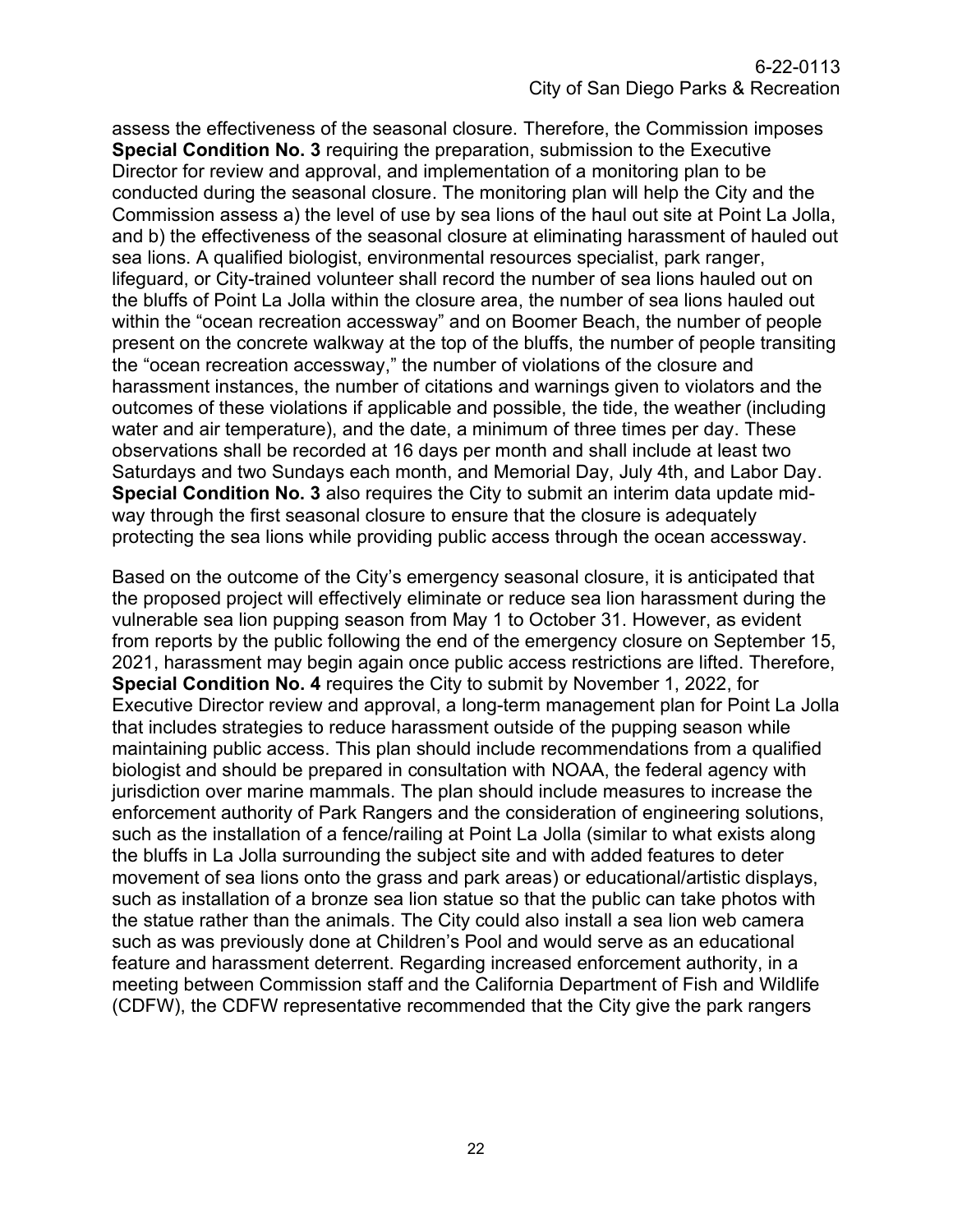the same authority as lifeguards to cite members of the public in violation of California state code regarding harassment of animals.<sup>18</sup>

Because the site is subject to known or potential hazards, including those from the coastal environment (e.g., waves, storms, flooding, erosion, bluff retreat, landslide, earth movement) and from the presence of marine mammals, **Special Condition No. 7** requires the City to assume the risks from these known and potential hazards.

In conclusion, the Coastal Act policies regarding marine resources require protection of the valuable habitat that Point La Jolla provides sea lions for giving birth to pups, and a haul-out site that sea lions use for other important life functions/behavioral patterns, including rest, sleep, thermal regulation, skin maintenance and molting, social interaction, predator evasion, nursing and weaning pups. The proposed seasonal closure will maintain and enhance the sea lion habitat, consistent with Section 30230 of the Coastal Act. The seasonal closure will ensure that the use of the marine environment will sustain the biological productivity of coastal waters and will assist in maintaining healthy populations of sea lions, as mandated under Section 30230, because it will significantly reduce or eliminate the existing periodic harassment of the sea lions during a vulnerable period in their life cycle. Therefore, the Commission finds that the proposed permit application, as conditioned, is consistent with the applicable Coastal Act policies regarding protection of marine resources, as well as with the La Jolla Community Plan and Local Coastal Program Land Use Plan.

## <span id="page-22-0"></span>**C. Public Access and Recreation**

Section 30604(c) of the Coastal Act states:

Every coastal development permit issued for any development between the nearest public road and the sea or the shoreline of any body of water located within the coastal zone shall include a specific finding that the development is in conformity with the public access and public recreation policies of Chapter 3 (commencing with Section 30200)

Section 30210 of the Coastal Act states:

In carrying out the requirement of Section 4 of Article X of the California Constitution, maximum access, which shall be conspicuously posted, and recreational opportunities shall be provided for all the people consistent with public safety needs and the need to protect public rights, rights of private property owners, and natural resource areas from overuse.

Section 30211 of the Coastal Act states:

<sup>18</sup> Cal. Code Regs. Tit. 14, Section 251.1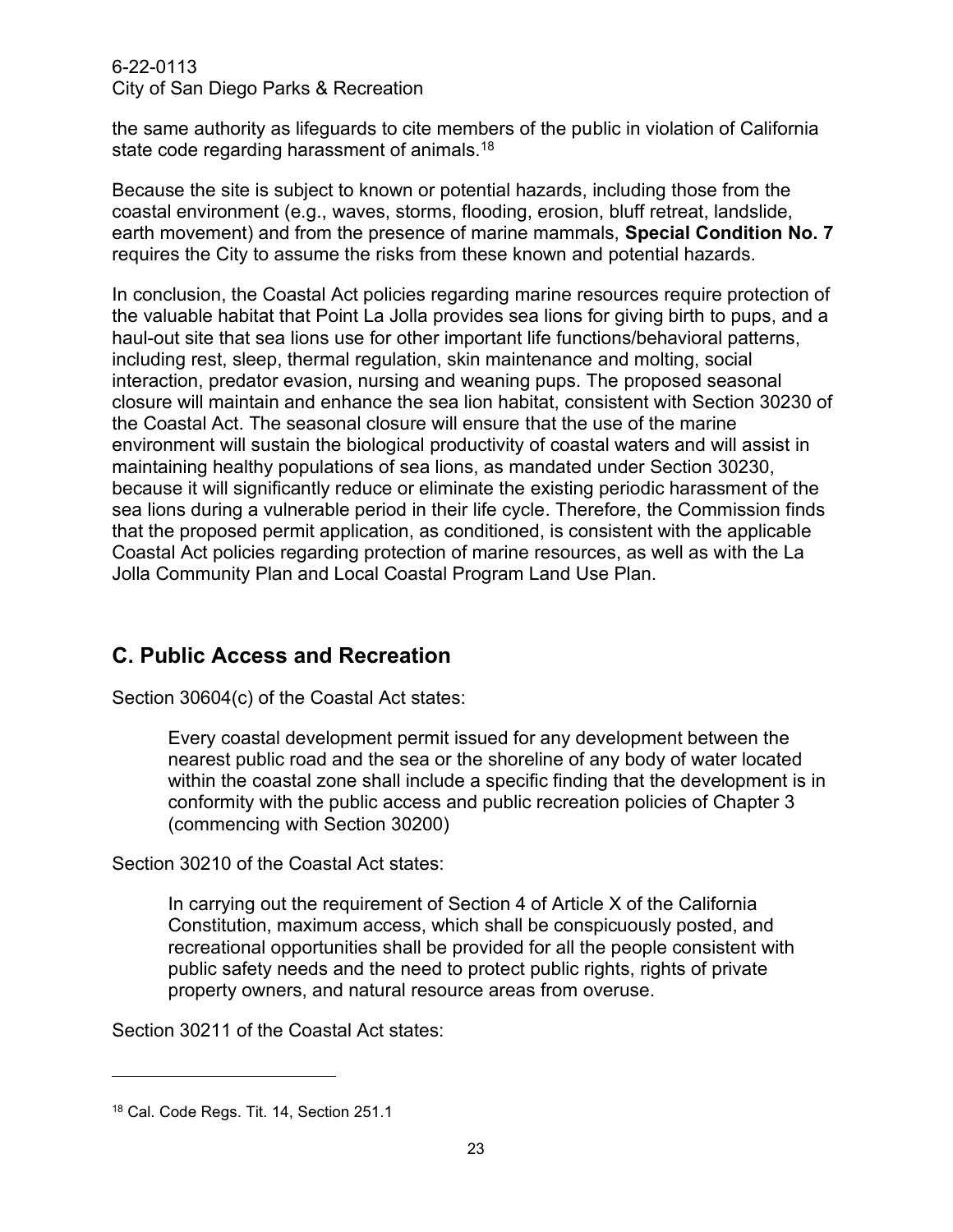Development shall not interfere with the public's right of access to the sea where acquired through use or legislative authorization, including, but not limited to, the use of dry sand and rocky coastal beaches to the first line of terrestrial vegetation.

Section 30212 of the Coastal Act states, in part:

(a) Public access from the nearest public roadway to the shoreline and along the coast shall be provided in new development projects except where (1) it is inconsistent with public safety, military security needs, or the protection of fragile coastal resources, (2) adequate access exists nearby, or (3) agriculture would be adversely affected. Dedicated accessway shall not be required to be opened to public use until a public agency or private association agrees to accept responsibility for maintenance and liability of the accessway.

Section 30213 of the Coastal Act states, in part:

Lower cost visitor and recreational facilities shall be protected, encouraged, and, where feasible, provided. Developments providing public recreational opportunities are preferred.

Section 30214 of the Coastal Act states, in part:

(a) The public access policies of this article shall be implemented in a manner that takes into account the need to regulate the time, place, and manner of public access depending on the facts and circumstances in each case including, but not limited to, the following:

(1) Topographic and geologic site characteristics.

(2) The capacity of the site to sustain use and at what level of intensity.

(3) The appropriateness of limiting public access to the right to pass and repass depending on such factors as the fragility of the natural resources in the area and the proximity of the access area to adjacent residential uses.

(4) The need to provide for the management of access areas so as to protect the privacy of adjacent property owners and to protect the aesthetic values of the area by providing for the collection of litter. […]

Section 30220 of the Coastal Act states:

Coastal areas suited for water-oriented recreational activities that cannot readily be provided at inland water areas shall be protected for such uses.

Section 30221 of the Coastal Act states:

Oceanfront land suitable for recreational use shall be protected for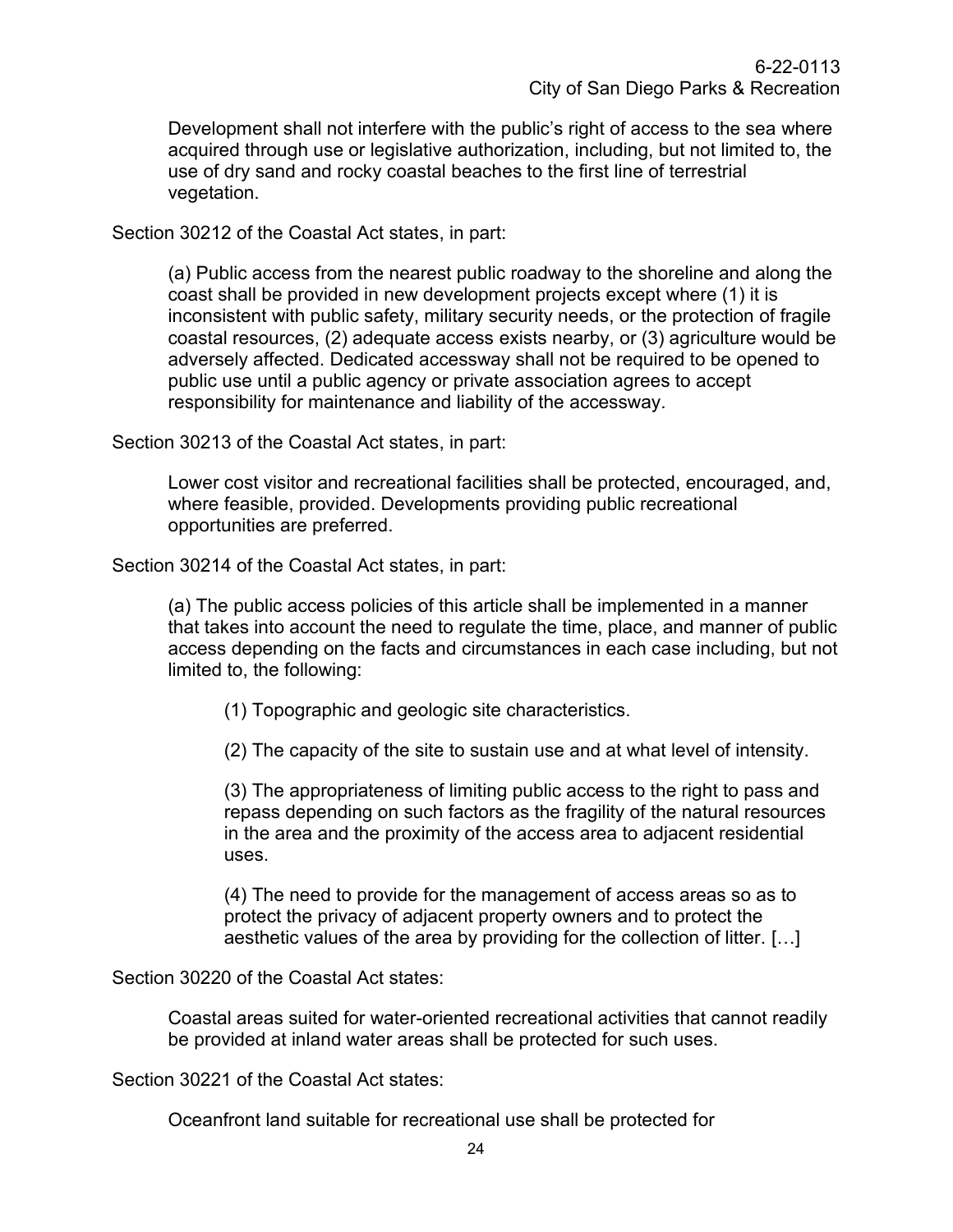recreational use and development unless present and foreseeable future demand for public or commercial recreational activities that could be accommodated on the property is already adequately provided for in the area.

The Natural Resources and Open Space System chapter of the certified La Jolla Community Plan and Local Coastal Program Land Use Plan contains goals and policies to protect public access, including the following:

Enhance existing public access to the ocean, beach and park areas such as Ellen B. Scripps Park and Kellogg Park along the shoreline in order to be of greatest benefit to neighborhood residents and visitors to the community.

Maintain the identified public views to and from these amenities in order to achieve a beneficial relationship between the natural or unimproved and developed areas of the community.

Enhance existing public access to La Jolla's beaches and coastline areas (for example La Jolla Shores Beach and Children's Pool areas) in order to facilitate greater public use and enjoyment of these and other coastal resources.

The City shall maintain, and where feasible, enhance and restore the shoreline areas such as Torrey Pines City Beach, Coast Walk, Emerald Cove, Wipeout Beach and Hospital Point, along with the areas of Scripps Park, Coast Boulevard Park, including Shell Beach and the Children's Pool, in order to benefit present and future residents and visitors to these areas (see Appendix G, Figures A through E).

The City shall maintain, and where feasible, enhance and restore existing parking areas, public stairways, pathways and railings along the shoreline to preserve vertical access (to the beach and coast), to allow lateral access (along the shore), and to increase public safety at the beach and shoreline areas. No encroachment into the public right-of-way should be permitted within the Coastal Zone without a permit.

The City should limit public access in open space areas that contain sensitive resources to scientific or educational use. Access should be confined to designated trails or paths and no access should be approved which would result in the disruption of habitat areas.

The City should ensure that new development does not restrict or prevent lateral vertical or visual access (as identified in Figure 9 and Appendix G) to the beach on property that lies between the shoreline and first public roadway, or to and from recreational areas and designated public open space easements. Further, in areas where physical vertical access to the shoreline does not exist within 500 feet of a private development project on the shoreline, consideration of a new accessway across private property should be analyzed.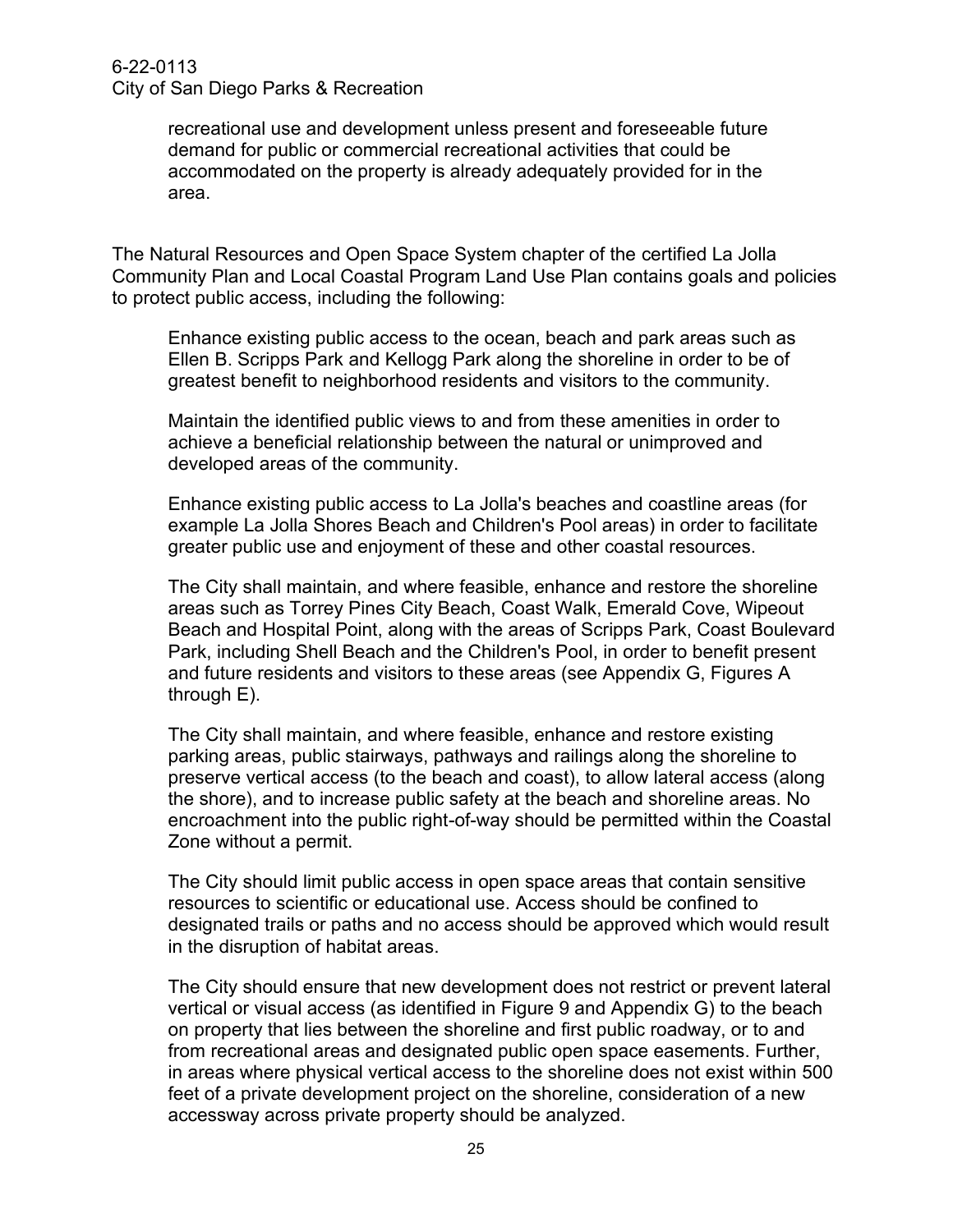Continue to provide a park and beach maintenance program in coastline recreational areas in order to encourage use of coastal resources like La Jolla Shores Beach, Kellogg Park, Coast Boulevard Park and Ellen B. Scripps Park by residents and visitors to La Jolla.

To protect the sea lions during pupping season, the City proposes to restrict public access at Point La Jolla each year from May 25 to September 15. During the seasonal closure, the proposed "Area Closed" signs would be installed along the concrete public walkway at the top of the bluff ( $Exhibit 6$ ). A chain would be installed across the wooden public access stairway at the northern end of Point La Jolla. Two K-rails would be placed on the western end of the bluffs and would delineate an accessway for ocean recreation users to transit from the top of the bluffs to the water at Boomer Beach. [\(Exhibit 2\)](https://documents.coastal.ca.gov/reports/2022/4/F11c/F11c-4-2022-exhibits.pdf/). Outside of the seasonal closure, public access to Point La Jolla would not be restricted; however, the City will install signage that indicates that sea lions are a protected species under the MMPA and members of the public are legally required to view the animals from a safe distance to avoid harassment  $(Exhibit 6)$ . The public would be allowed to view the animals from the public walkway on top of the bluff, while standing inland of the concrete retaining wall, throughout the year; only public access to the bluff and rocky outcropping during the six months of closure each year would be prohibited.

As cited above, the Coastal Act has numerous policies supporting, encouraging, and requiring the protection of public access. Preserving public access to the shoreline and public recreational facilities is one of the primary goals of the Coastal Act. However, there are occasionally circumstances where the Coastal Act mandate to protect marine resources requires limiting public access, such as the provisions in Sections 30212 and 30214, which allow the Commission to restrict access in a particular time, place and manner if doing so would protect fragile coastal resources. As noted above in the Biological and Marine Resources section, the sea lions at this haul out and pupping site are considered a fragile coastal resource because they are highly vulnerable to frequent flushing and human harassment, which significantly affects their well-being and potential survival of pups, particularly during pupping season. When the Commission restricts access to protect fragile coastal resources, it requires that alternatives be considered, and that any restrictions on access be the minimum necessary to achieve the goal of protecting coastal resources.

## **Alternatives**

As discussed previously, the City has considered and previously implemented measures that are less restrictive of public access. In 2020, the City installed signage prepared by NOAA warning people of the presence of the sea lions and stating the legal requirements to maintain a safe and respectful viewing distance. Additional warning signs and stencils were installed in April 2021, but the signage failed to prevent conflicts between animals and the public, and reports of harassment continued.

In addition, since the sea lions started hauling out at Point La Jolla, there have been ongoing conflicts between people who want to protect the sea lions and people who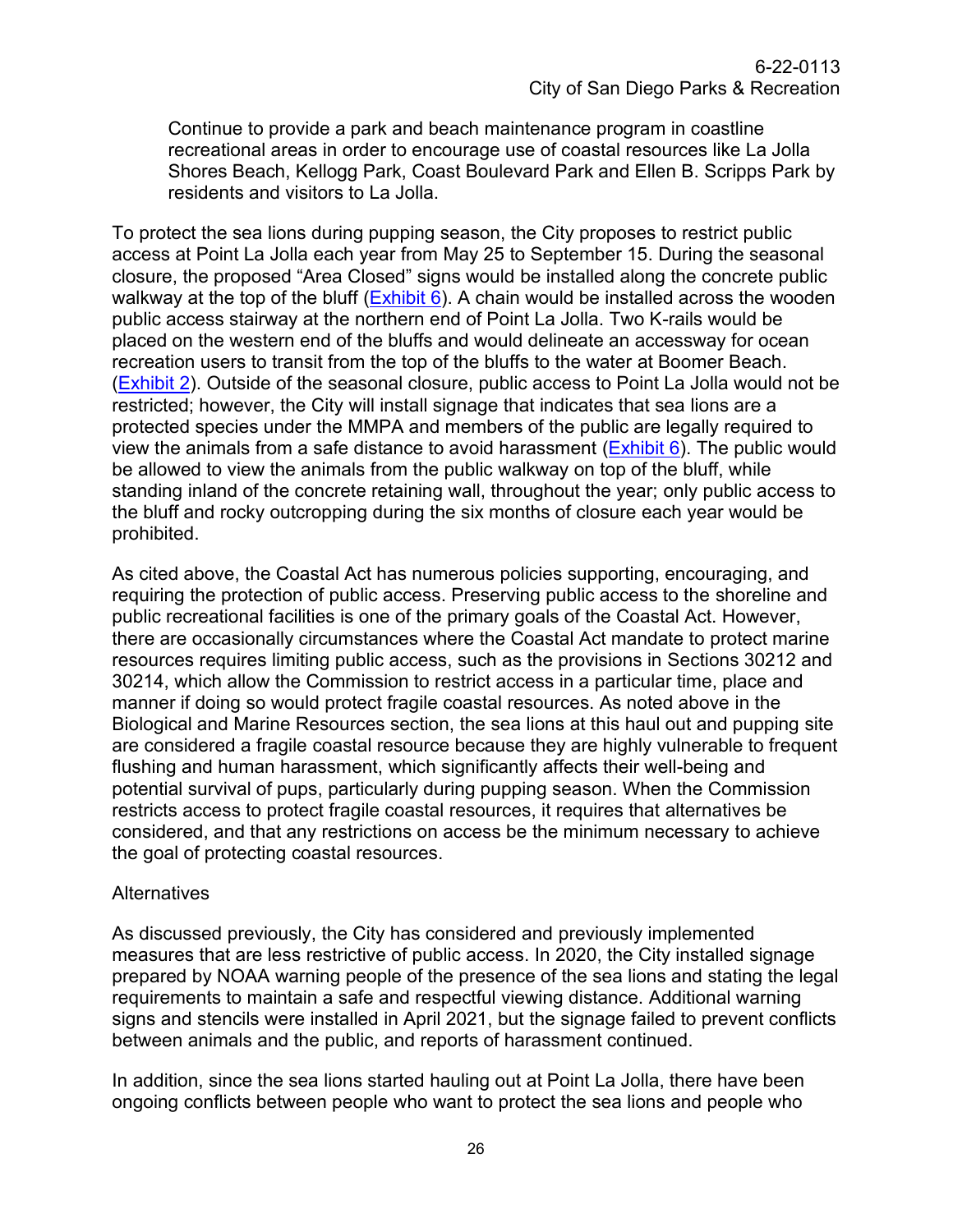want to approach the sea lions and/or use the bluffs and ocean at this location without maintaining a reasonable distance from the wildlife.

In addition to alternatives attempted at Point La Jolla, the City has prior experience from managing conflicts between humans and harbor seals at Children's Pool. The issues that have arisen at Point La Jolla are similar to those of Children's Pool. While neither species are threatened or endangered, the population of pinnipeds at both sites have grown over the last several years, which draws added visitors who come to view the animals. Again, given the urban, developed nature of La Jolla, viewing the animals from a safe distance can be difficult. Similar to Children's Pool, the public ignored warnings and attempts by the City to separate people and animals without limiting public access. Ultimately, a shared use policy was not effective at reducing conflicts and Children's Pool beach is closed to public access for five months during the harbor seal pupping season from December 15 to May 15 each year. Outside of the seasonal closure, a guideline rope with an opening for beach and ocean access is installed year-round to provide a visual buffer between harbor seals and the public.

The proposed seasonal closure and the park rangers assigned to enforce it would provide a clear and enforceable line between public access restrictions and sea lion protection at Point La Jolla. The issue of sea lion harassment is exacerbated by the fact that the warning signs and distancing guidelines rely on the respect and compliance of the public, and lack a strict threshold between what is viewing the seals from a distance that does not disturb them and what is harassment and thus illegal under the MMPA. The proposed project will provide this threshold by prohibiting all public access beyond the concrete wall except for entry and exit of the water at Boomer Beach via the ocean recreation accessway [\(Exhibit 2\)](https://documents.coastal.ca.gov/reports/2022/4/F11c/F11c-4-2022-exhibits.pdf/), effectively eliminating any gray area, or excuses, in interpretation of what is an appropriate viewing distance. This will result in less enforcement time for the assigned park rangers, as well as more distinction for the public, as the closure and associated signage will make it very clear where and when public access is restricted.

The presence of rangers, and the clear area boundaries and time frame of the seasonal closure will also help to resolve conflicts between various stakeholder groups over what is and is not allowed at Point La Jolla. During the seasonal closure, the ranger will be able to enforce the prohibition on access to Point La Jolla. Outside of the seasonal closure, the ranger will be able to ensure that the public has access to Point La Jolla to conduct various ocean recreation activities, while maintaining a respectful distance from the sea lions to prevent disturbance.

## Minimum Necessary

As conditioned, the bluffs of Point La Jolla would be closed from May 1 to October 31 of each year during sea lion pupping and mating season, the period during which protection from human harassment is most critical. While these six months do occur during the peak beach-going season between Memorial Day and Labor Day, these are the times when the coast experiences the greatest number of visitors, and therefore, pose the greatest possibility for conflicts between sea lions and the public. Even during the restricted period, the public accessway along the top of the bluff, which provides a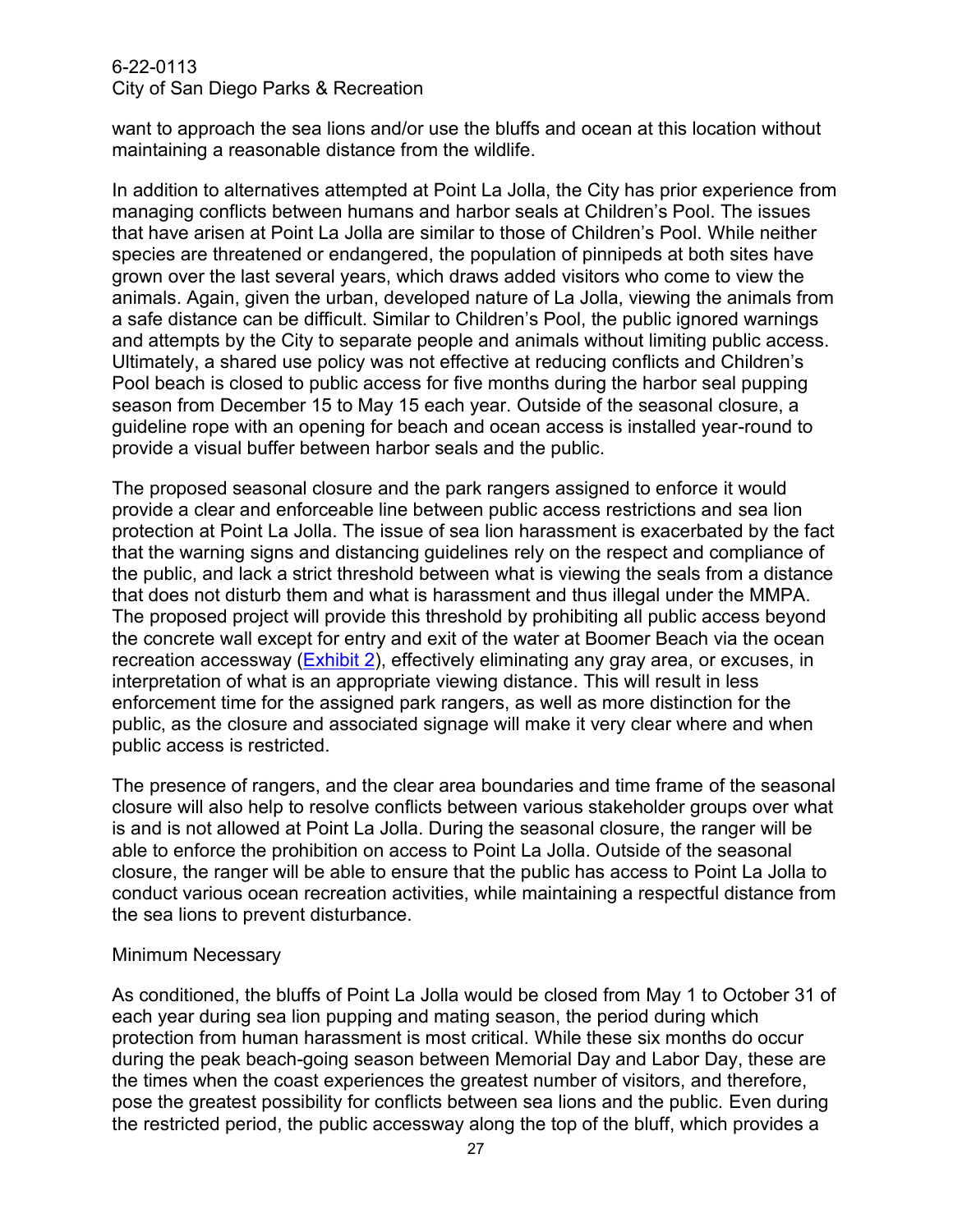unique public area to walk and observe the sea lions and their pups at a safe distance, will remain open to public access. The public pathway will continue to provide public recreation opportunities such as wildlife viewing, walking, and scientific observation on a year-round basis. In the other six non-pupping season months of the year, public use of the bluffs and surrounding waters would be restored. Visitors will be allowed on the bluffs of Point La Jolla, but they will continue to be encouraged to maintain a safe and respectful distance from the sea lions, as mandated by the MMPA.

Further, the City's proposal provides a means for the public to transit from the top of the bluffs to the water at Boomer Beach via the ocean access path, allowing for ocean recreation activities to continue even during the seasonal closure. (Exhibit 2). The City proposes to place two K-rails to demarcate this public accessway, which will allow the public to enter and exit the water at Boomer Beach for ocean recreation activities, including swimming, bodysurfing and spearfishing, which are popular activities in this area of La Jolla.

Many opponents of the City's proposal are members of the spearfishing community who oppose the seasonal closure because it blocks access to "No Man's Point," a rocky outcropping at the north-eastern edge of Point La Jolla that provides access to the water for spearfishing [\(Exhibit 1\)](https://documents.coastal.ca.gov/reports/2022/4/F11c/F11c-4-2022-exhibits.pdf/). Much of the waters east of this area of La Jolla are within the boundaries of the Matlahuayl MPA, where fishing is prohibited. The easternmost boundary of the MPA generally coincides with Point La Jolla, thus spearfishers are able to enter the water at Point La Jolla to fish outside the boundaries of the MPA. Access to No Man's Point from the eastern portion of Point La Jolla will be restricted during the seasonal closure; however, there are other entry points to the water, including the proposed ocean recreation accessway that will maintain ocean access to Boomer Beach. During times when ocean swells and wave conditions are favorable and calm, when most people participate in spearfishing activities, this will provide an access point in close proximity to No Man's Point.

While the presence of the sea lions has affected the public's ability to access and recreate at Point La Jolla, there are several beaches located adjacent to or in close proximity to the subject site, including La Jolla Shores, Marine Street Beach, La Jolla Cove, Whispering Sands Beach, Shell Beach, Children's Pool, South Casa Beach, Ravina, and Windansea. Many of these beaches are within walking distance of or a short drive from Point La Jolla and offer public amenities such as permanent restrooms, showers, additional parking, and lifeguard facilities. Staff notes that spearfishers are allowed to enter the water from La Jolla Cove, located immediately upcoast of Point La Jolla and swim to No Man's Point to fish; however, because the Cove is located within the MPA, spearfishing gear is required to be in an unloaded condition, not carried in hand, and the diver is to remain at the surface of the water, which typically requires a floatation device, and the City's municipal code does not allow floatation devices at the Cove.

As noted above, ever since the sea lions began hauling out on the beach at Point La Jolla they have become a major tourist attraction and a public access and recreation amenity in and of themselves. The ability to observe sea lions closely yet respectfully in their natural environment is unique to this location, and the seasonal closure would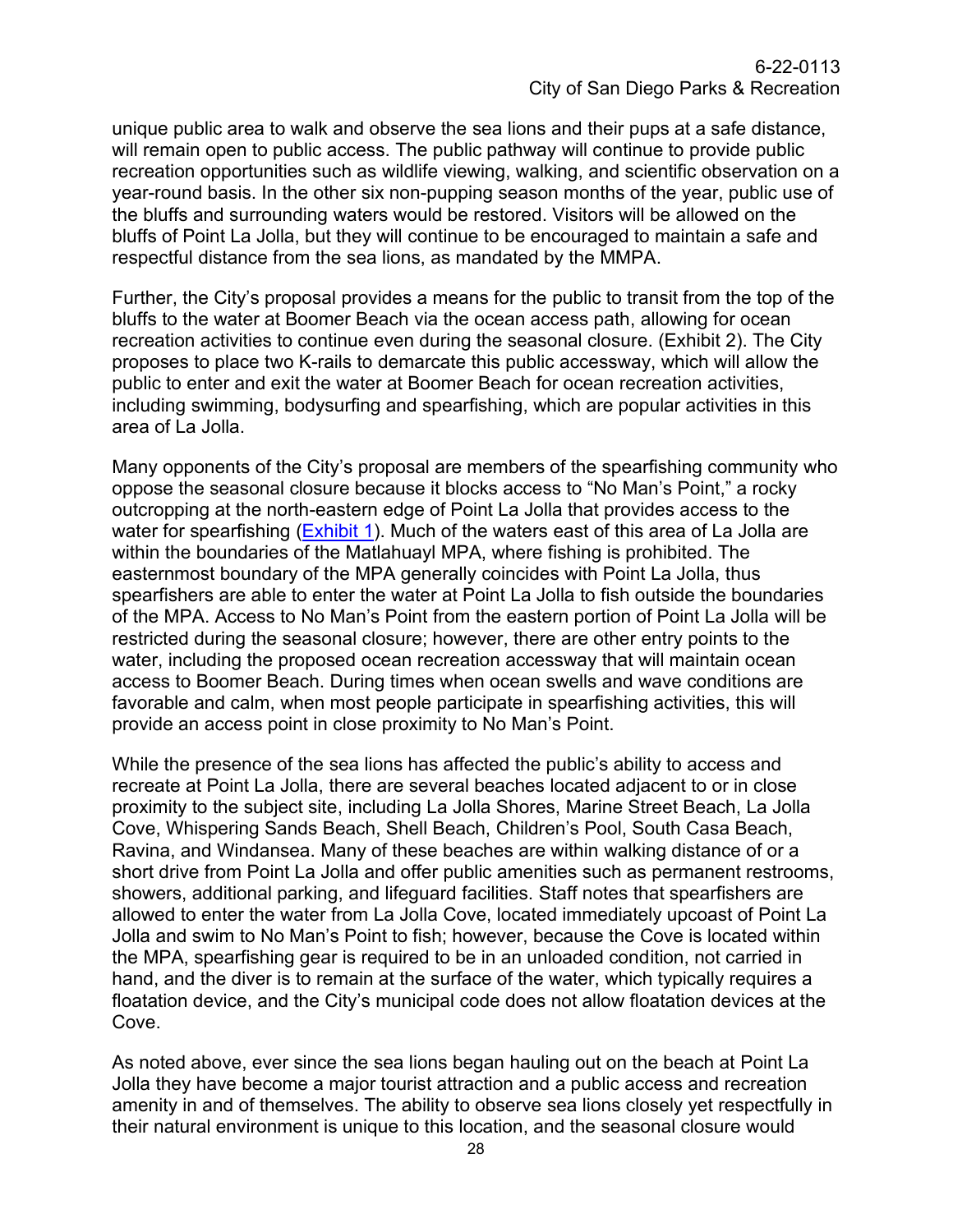protect this passive public access and recreation amenity. The most popular activity at Point La Jolla appears to be viewing the animals, which will still be able to be done, albeit from a safe and respectful distance from the top of the bluff. Hundreds of visitors descend on Point La Jolla at any given time to view the sea lions in their natural habitat and to witness the sea lion life cycle, in particular mating, birthing, and caring for young. Viewing the sea lions and other wildlife in Point La Jolla was noted as an attractive amenity when the travel company TripAdvisor ranked La Jolla Cove, located immediately upcoast of Point La Jolla, as one of the top ten beaches in the United States. Thus, the sea lions encourage public access by attracting the public to the shore and providing a lower cost visitor amenity, consistent with Coastal Act Section 30213.

To inform the public of the restrictions at Point La Jolla, **Special Condition No. 5** requires the City to submit, for review and approval of the Executive Director, a final sign program. The sign program will include signage to be installed from May 1 to October 31 that alerts the public of the seasonal closure and the presence of pupping sea lions. These signs will be stored off-site outside of the closure period. The sign program will also include signage to be installed during the remainder of the year (November 1 to April 30) that warns the public of the presence of sea lions and MMPA requirements to maintain a safe distance to avoid illegal harassment.

As noted in Section 30214 of the Coastal Act and relevant LUP policies, in implementing the public access policies of the Act, the Commission must take into account the need to regulate the time, place, and manner of public access depending on the facts and circumstances in each case. This is one circumstance where it is appropriate to implement public access restrictions in order to provide marine resource protection during sea lion pupping season. The facts, as described above and in the Biological and Marine Resources section, support the need for the seasonal closure as the public has ignored the City's warning signage and continues to harass the sea lions and their pups by disregarding distancing requirements. And as allowed by Section 30212, public access to Point La Jolla during the pupping season would be inconsistent with the protection of fragile coastal resources and adequate access exists nearby. The public will still be able to access the bluffs at Point La Jolla for six months of the year, will be able to access the water at Boomer Beach for ocean recreation year-round, will be able to utilize the surrounding beaches and waters, and will be able to enjoy public views of the ocean and the sea lions from the concrete public access walkway yearround.

In addition, **Special Condition No. 2** limits the permit term to seven years, and Special **Condition No. 3** requires annual monitoring of the level of use of the area by both sea lions and the public. Together, these conditions will allow the City and the Commission to evaluate the necessity of the seasonal closure over time and determine if adjustments need to be made, such as relaxing access restrictions should sea lions no longer haul out at Point La Jolla.

In conclusion, while the proposed project will impact public access from May 1 to October 31 of each year, this is the minimum necessary to effectively protect the sea lions from harassment during their vulnerable months of pupping season. Public access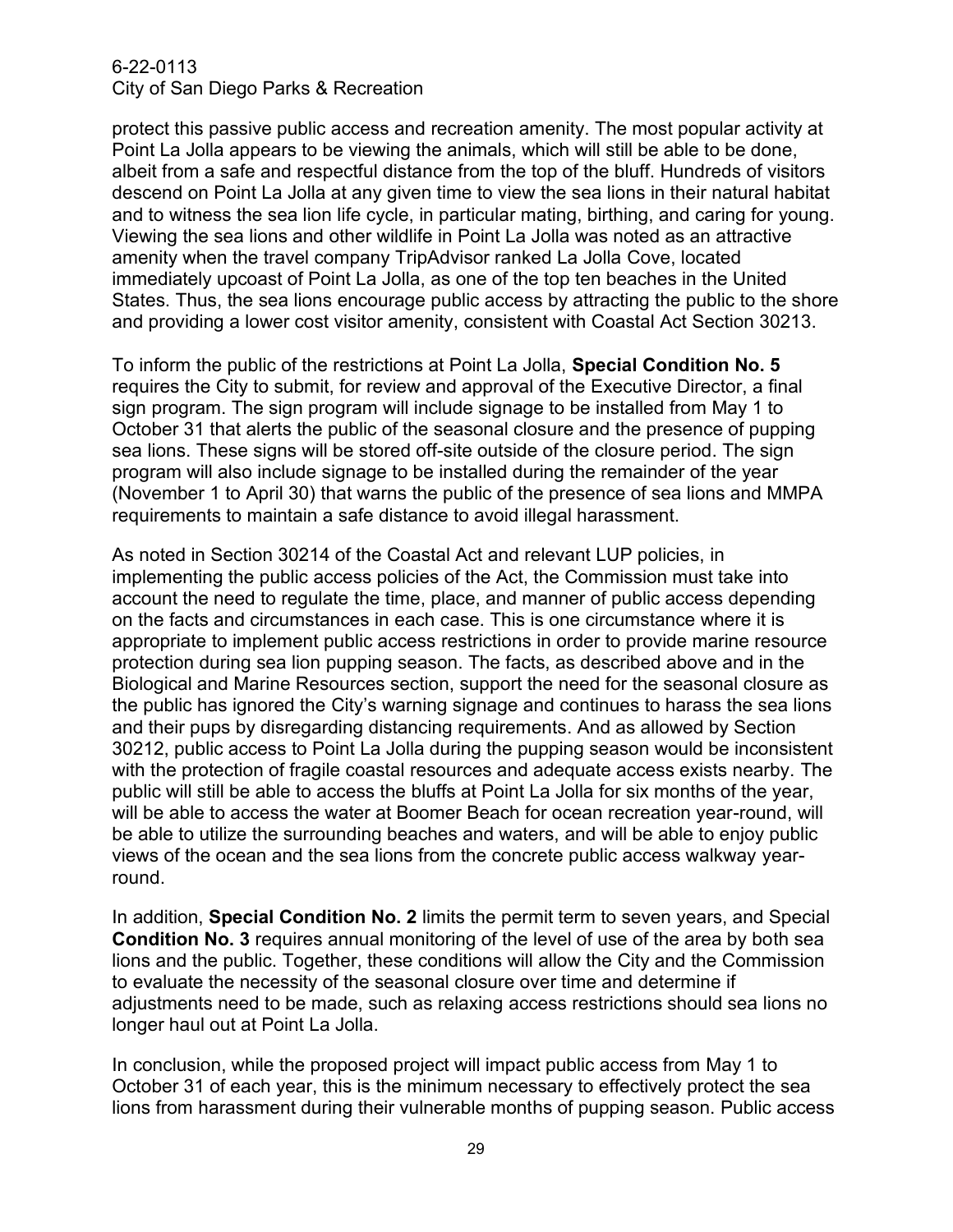protection is one of the Commission's highest priorities, and this proposed project will have an impact on public access, but this is the least environmentally damaging alternative. In addition, it would be a limited restriction for a limited time of the year for a limited permit term of seven years to ensure the sea lions and their pupping habitat are effectively protected. There is clear evidence that the sea lions will continue to be subject to harassment if the area is not closed during pupping season. The seasonal closure will improve the protection and enhancement of the sea lions, while maintaining public access to all but a small area of the La Jolla bluffs. Therefore, the proposal as conditioned is consistent with Sections 30212 and 30214 of the Coastal Act.

## <span id="page-29-0"></span>**D. Water Quality**

Section 30231 of the Coastal Act states:

The biological productivity and the quality of coastal waters, streams, wetlands, estuaries, and lakes appropriate to maintain optimum populations of marine organisms and for the protection of human health shall be maintained and, where feasible, restored through, among other means, minimizing adverse effects of waste water discharges and entrainment, controlling runoff, preventing depletion of ground water supplies and substantial interference with surface water flow, encouraging waste water reclamation, maintaining natural vegetation buffer areas that protect riparian habitats, and minimizing alteration of natural streams.

Upon reliance of these policies of the Coastal Act, the certified La Jolla Community Plan and Local Coastal Program Land Use Plan contains policies to protect water quality as well, which include the following:

The City should preserve and protect the coastal bluffs, beaches and shoreline area of La Jolla assuring development occurs in a manner that protects these resources, encourages sensitive development, retains biodiversity and interconnected habitats and maximizes physical and visual public access to and along the shoreline […]

Conserve and enhance the natural amenities of the community such as its views from identified public vantage points, (as identified in Figure 9), open space, hillsides, canyons, ocean, beaches, water quality, bluffs, wildlife and natural vegetation, and achieve a desirable relationship between the natural and developed components of the community.

Section 30231 of the Coastal Act requires the biological productivity and quality of coastal waters be maintained and, where feasible, restored. Opponents of the proposed seasonal closure have suggested that the sea lions have degraded local water quality through their urine and feces. Water quality at nearby La Jolla Cove is sampled weekly year-round by the County of San Diego, Department of Environmental Health and has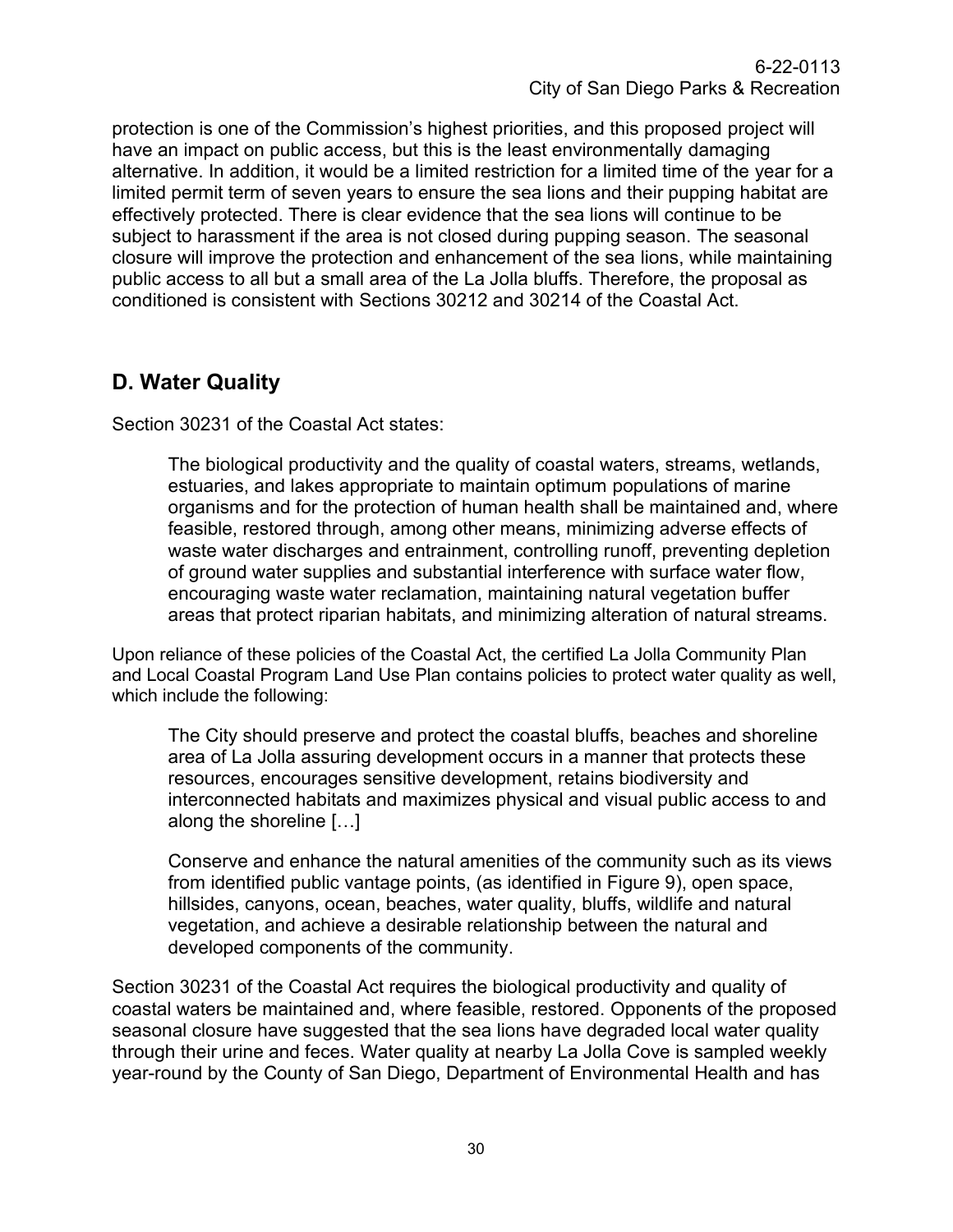not received a grade of less than a "B" since 2010.<sup>19</sup> In fact, most often the site receives an "A+."<sup>20</sup> Unlike Children's Pool, which does have a water quality advisory, Point La Jolla is a rocky outcropping, open to the ocean with no structures to block water circulation or mixing. Therefore, the presence of the sea lions is not anticipated to result in significant adverse impacts on water quality compared to natural environmental conditions.

## <span id="page-30-0"></span>**E. Unpermitted Development**

Unpermitted development has occurred on the subject site, including the construction of a wooden public access stairway at the eastern end of the project site [\(Exhibit 2\)](https://documents.coastal.ca.gov/reports/2022/4/F11c/F11c-4-2022-exhibits.pdf/). Members of the public reported the unpermitted development to Commission staff in late 2021. Although public access to the bluffs is available throughout the project area since there is no fence and people can easily step over the approximately two-foot high concrete retaining wall, the stairway provides convenient public access down to the Point La Jolla bluffs. During the seasonal closure, the City proposes to install a chain and sign across this wooden stairway to close access to Point La Jolla [\(Exhibit 2\)](https://documents.coastal.ca.gov/reports/2022/4/F11c/F11c-4-2022-exhibits.pdf/). The Commission and the City have no permit history for this stairway, but a review of historical imagery suggests that it was constructed between 1987 and 2002 [\(Exhibit 7\)](https://documents.coastal.ca.gov/reports/2022/4/F11c/F11c-4-2022-exhibits.pdf/). Prior to construction of the wooden staircase, it appears that a concrete ramp provided access in this area, but may have eroded away.

Commission staff recommended that the City address the unpermitted development as part of the subject permit application; however, the City declined to include after-the-fact authorization for this stairway as part of this CDP, but has indicated that they will process a separate CDP in the future. Any CDP issued by the City for the wooden stairway would be appealable to the Commission and, moreover, if it remains unpermitted, the Commission's enforcement staff will consider options to address the unpermitted development through a separate enforcement action.

Although development occurred prior to the submission of the permit application, consideration of this application by the Commission has been based solely upon the Chapter 3 policies of the Coastal Act and the City's LCP. Commission review and action on this permit application does not constitute a waiver of any legal action with regard to the alleged violation, nor does it constitute an implied statement of the Commission's position regarding the legality of any development, other than the development addressed herein, undertaken on the subject site without a coastal development permit.

<sup>19</sup> San Diego County Beach and Bay Program. http://www.sdbeachinfo.com/#

<sup>&</sup>lt;sup>20</sup> Beach Report Card for La Jolla Cove. Heal the Bay. https://beachreportcard.org/32.85011060592686/-117.27406445447485/16/314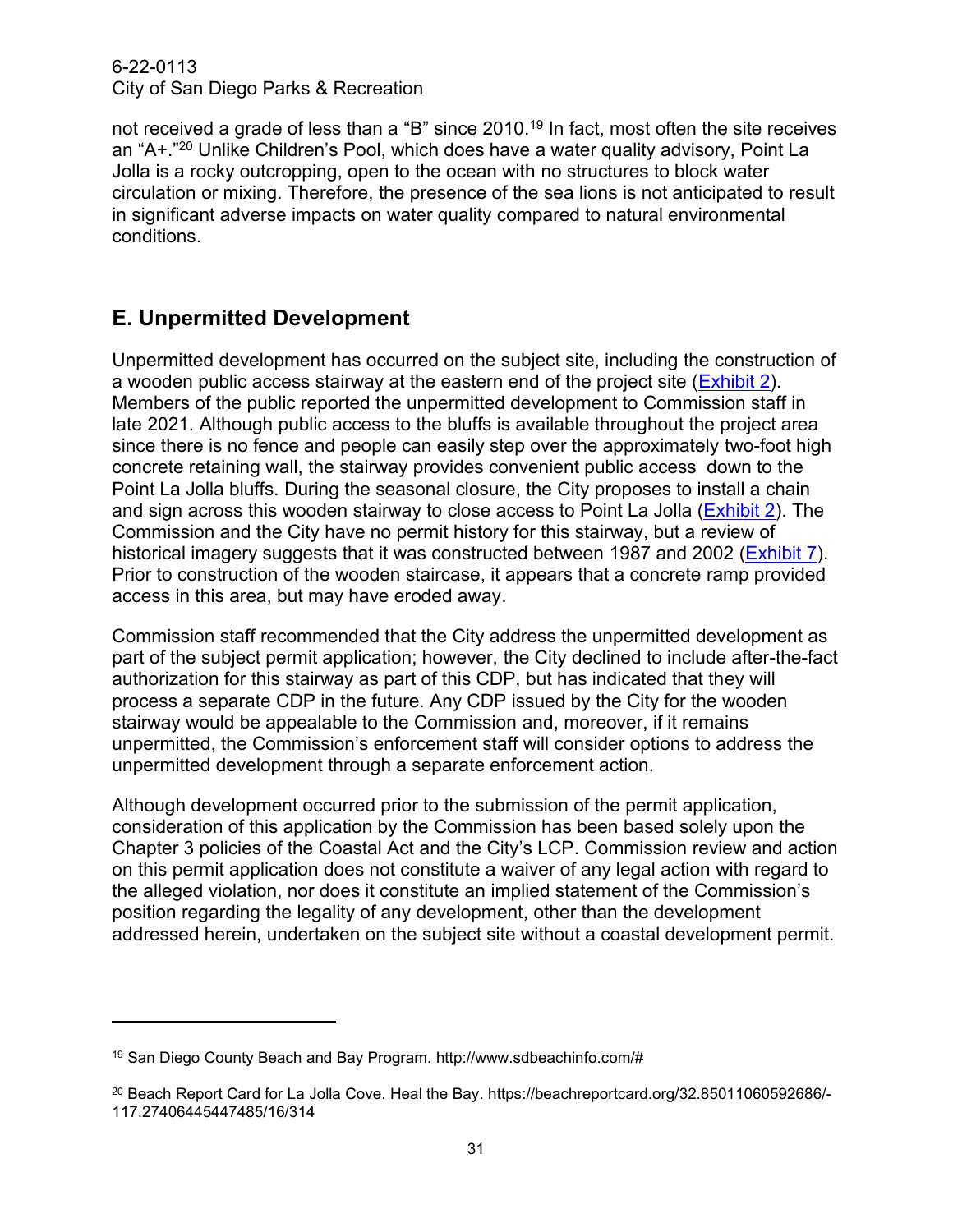## <span id="page-31-0"></span>**F. Local Coastal Planning**

Section 30604(a) also requires that a coastal development permit shall be issued only if the Commission finds that the permitted development will not prejudice the ability of the local government to prepare a Local Coastal Program (LCP) in conformity with the provisions of Chapter 3 of the Coastal Act. In this case, such a finding can be made.

The proposed project is located within the City of San Diego, which has a certified Local Coastal Program; however, portions of the bluffs below the mean high tide line and the sandy beach are within the Commission's retained jurisdiction. The proposed project spans both jurisdictions. Section 30601.3 of the Coastal Act provides that when a project requires a coastal development permit (CDP) from both a local government with a certified LCP and the Coastal Commission, a single, consolidated CDP for the entire project may be processed. At the request of the applicant, who in this case is the local government, Commission staff agreed to process the subject permit as a consolidated CDP. Thus, the standard of review for the proposed project is the Chapter Three policies of the Coastal Act. In addition, the policies of the certified City of San Diego Land Use Plan (specifically the La Jolla Community Plan and Local Coastal Program Land Use Plan) serve as guidance. As described above, as conditioned, the proposed project is consistent with the certified LCP and all applicable Chapter Three policies of the Coastal Act and will not prejudice the ability of the City of San Diego to continue to implement its LCP for the La Jolla area.

# <span id="page-31-1"></span>**G. California Environmental Quality Act**

Section 13096 of the Commission's Code of Regulations requires Commission approval of Coastal Development Permits to be supported by a finding showing the permit, as conditioned, to be consistent with any applicable requirements of the California Environmental Quality Act (CEQA). Section 21080.5(d)(2)(A) of CEQA prohibits a proposed development from being approved if there are feasible alternatives or feasible mitigation measures available which would substantially lessen any significant adverse effect which the activity may have on the environment. In 2014, the City of San Diego prepared a Negative Declaration (ND 225045) for the La Jolla Children's Pool seasonal closure. For the subject project, the City prepared an addendum to the Children's Pool ND and determined that, pursuant to Section 15162 and 15164 of CEQA Guidelines, there are no changes in circumstances, and no new information of substantial importance, which would result in new significant or substantially increased adverse impacts as a result of the project.

The proposed project has been conditioned in order to be found consistent with the Chapter 3 policies of the Coastal Act. Mitigation measures, including conditions addressing timing of the seasonal closure and monitoring will minimize all adverse environmental impacts. As conditioned, there are no feasible alternatives or feasible mitigation measures available which would substantially lessen any significant adverse impact which the activity may have on the environment. Therefore, the Commission finds that the proposed project is the least environmentally-damaging feasible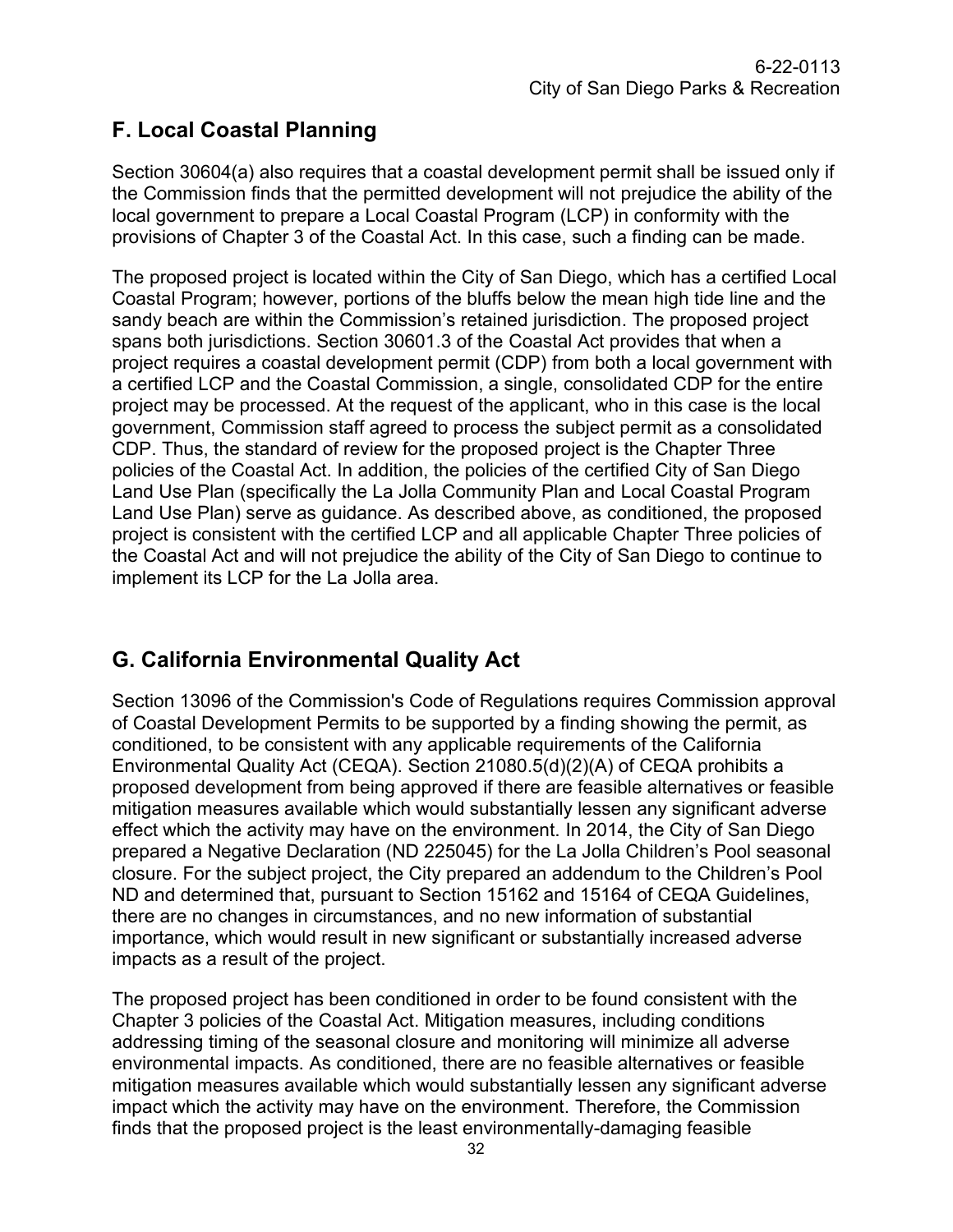alternative and can be found consistent with the requirements of the Coastal Act to conform to CEQA.

## <span id="page-32-0"></span>**H. Attorney Fee Reimbursement**

Coastal Act section 30620(c)(1) authorizes the Commission to require applicants to reimburse the Commission for expenses incurred in processing CDP applications (see also Cal. Code Regs. tit. 14, § 13055(g)). Thus, the Commission is authorized to require reimbursement for expenses incurred in defending its action on the pending CDP application. Therefore, consistent with Section 30620(c), the Commission imposes **Special Condition No. 6**, requiring reimbursement of any costs and attorneys' fees the Commission incurs "in connection with the defense of any action brought by a party other than the Applicant/Permittee . . . challenging the approval or issuance of this permit."